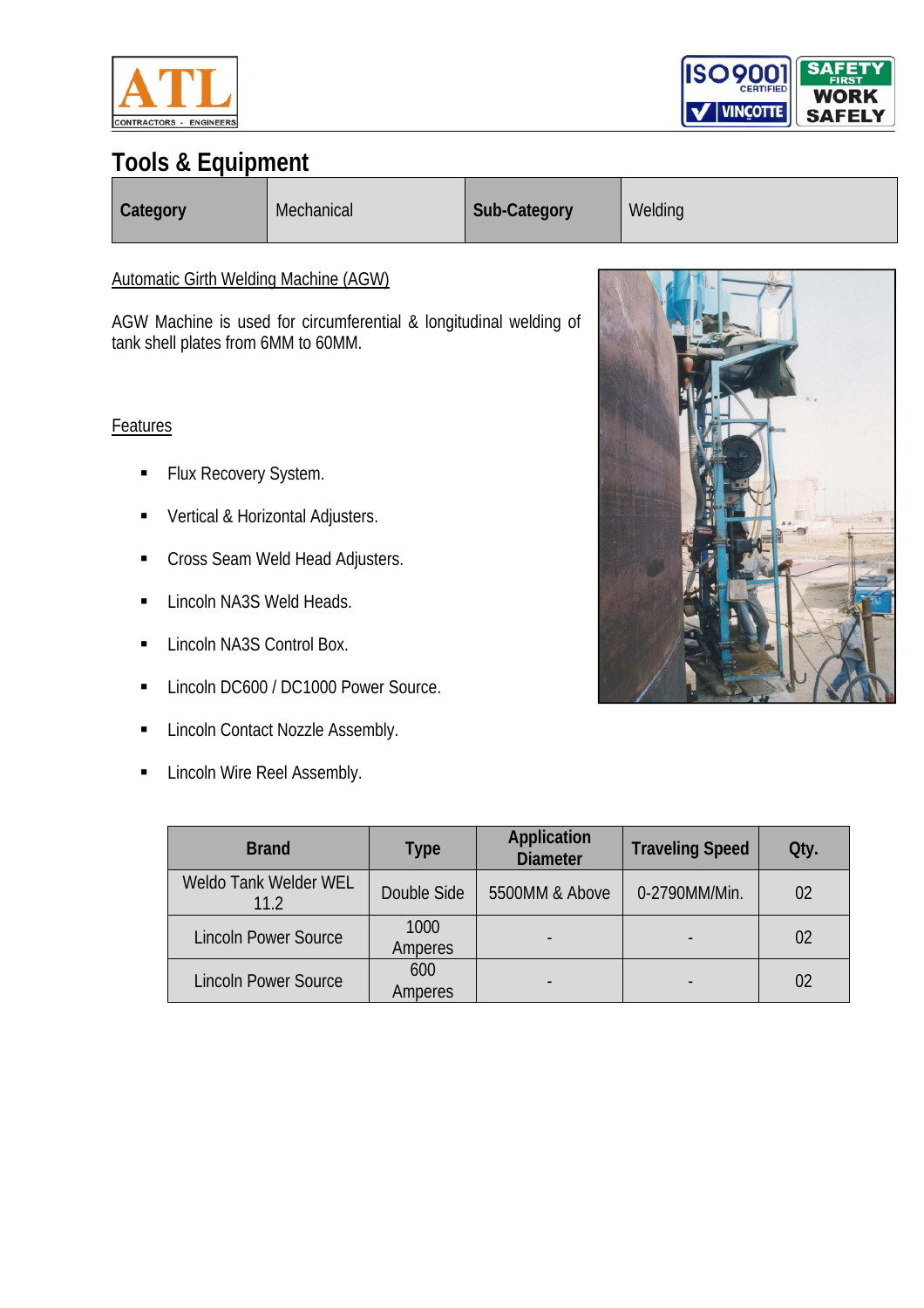



| Category                           | Mechanical                                                                                                                                                                       | Sub-Category | Welding |  |
|------------------------------------|----------------------------------------------------------------------------------------------------------------------------------------------------------------------------------|--------------|---------|--|
| Welding Manipulators (Column Boom) | Automated Welding System & Positioning for Pen Stock, Pipes<br>(Longitudinal Seam Welding, Circumferential Seam Welding,<br>Internal Seam Welding & Mechanized Position Welding) |              |         |  |
| Features<br>Effective              | Vertical/Horizontal Boom<br>Travel                                                                                                                                               | Range        |         |  |
| 3000MM.                            | Constant Speed Electrical Vertical & Horizontal Travel                                                                                                                           |              |         |  |

- Rotation Movement of Vertical Column up to 355°
- **High Production Welding.**

1.2M/Min.

| <b>Brand</b>                         | <b>Type</b> | Application<br><b>Diameter</b> | <b>Traveling Speed</b> | Qty. |
|--------------------------------------|-------------|--------------------------------|------------------------|------|
| <b>Weldo Tank Welder WEL</b><br>11.2 | Double Side | 5500MM & Above                 | 0-2790MM/Min.          | 02   |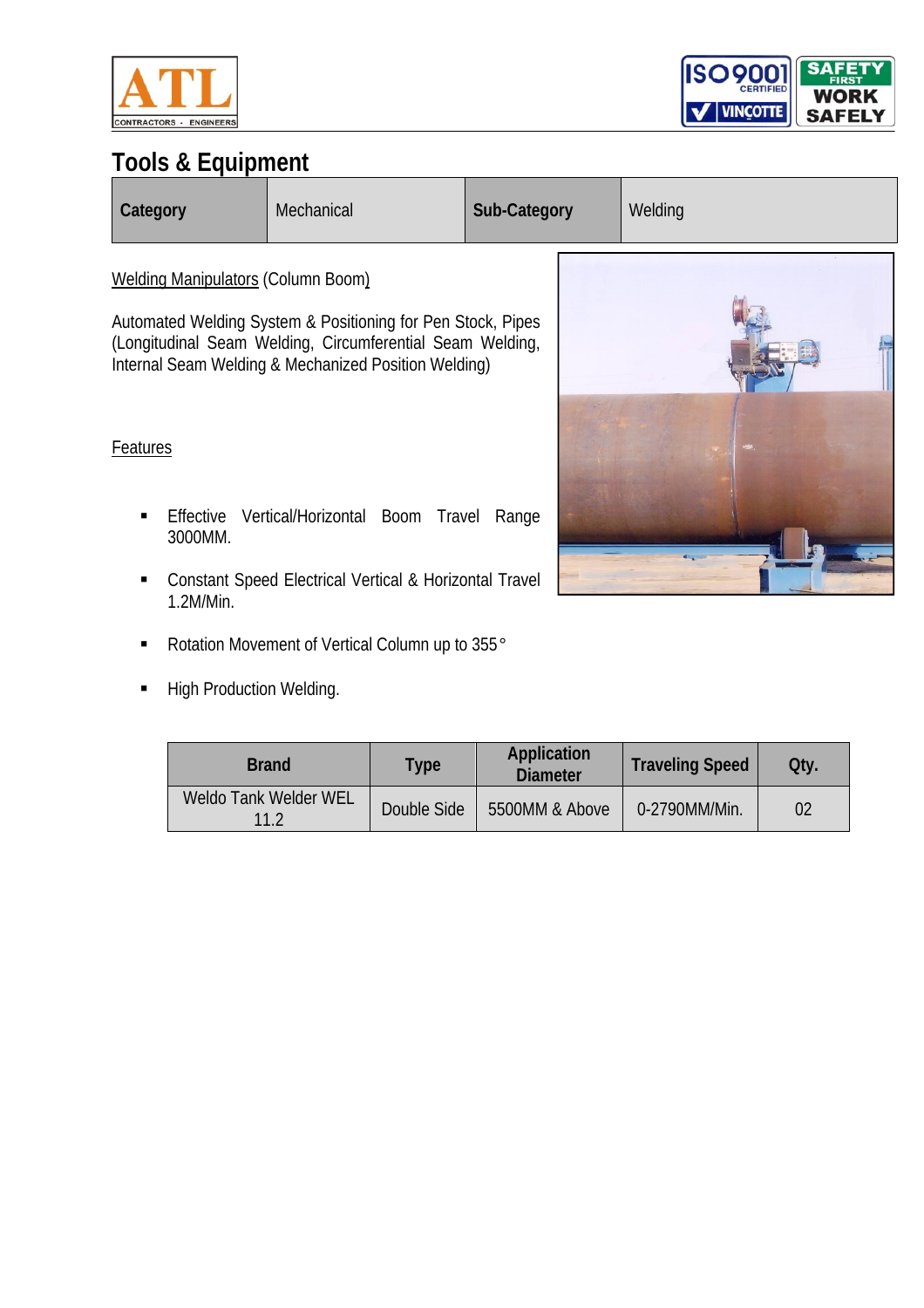



| <b>Category</b> | Mechanical | Sub-Category | Welding |
|-----------------|------------|--------------|---------|
|-----------------|------------|--------------|---------|

#### Self-Aligned Welding Rotators

Rolls different sizes of work piece without changing wheel centre. These are designed with a heavy-duty efficient control vessel rotation and cost effective high quality welding.

#### Features

- **EXECUTE:** Loading Capacity 45Mton for one set Power Frame and Idler Frame.
- Turning Torque (Power Frame) 60MTons.
- Rotation Speed Range 30 to 843 mm/min.
- **Application Diameter Range 746 to 5400mm.**
- D.C. Motor Driven ensuring constant speed without outer balance loads.
- Direct Drive through Heavy Duty Gear Box.
- Hi-Tech Torque Frame- Drive System with High-Stress Rubber Cushions Mounts to absorb loads.
- **Specialized Heavy Duty Tires 85 Dural Hardness.**

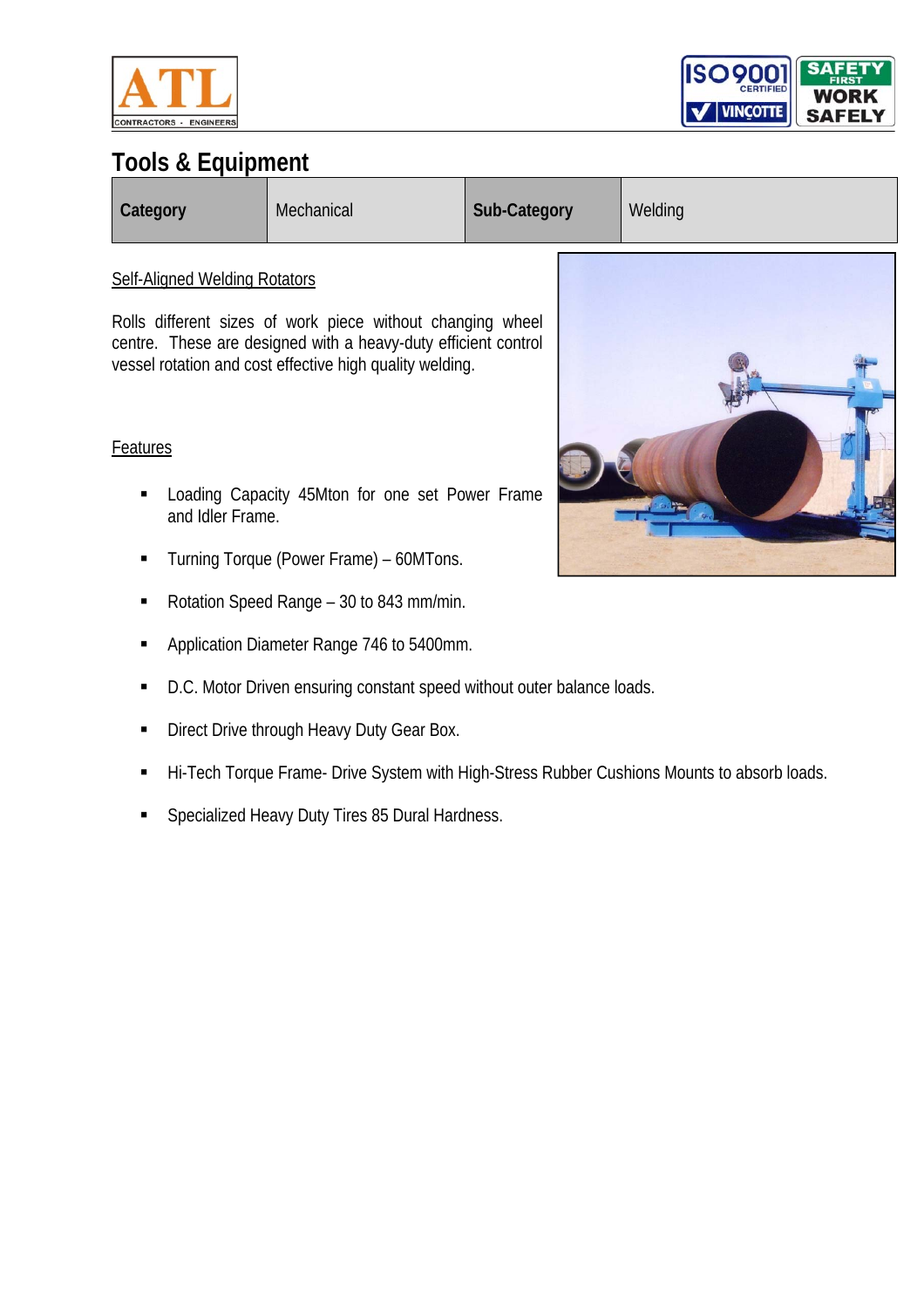



| <b>Category</b> | Mechanical | Sub-Category | Welding |
|-----------------|------------|--------------|---------|
|-----------------|------------|--------------|---------|

#### LT-7 Tractor Machine

The LT-7 Tractor is a self-propelled mechanized wire feeder, designed for the submerged arc process with track system capabilities. Designed to be used with a variety of Lincoln DC constant voltage and constant current power sources. The rugged, lightweight unit permits quick movement to the next joint. Its compact size fits through small openings and confined spaces. Butt and fillet welds can be made on heavy plate or steel as light as 12 gauge (2.5mm). The LT-7 Tractor is ideal for the following applications: ship and barge building, storage tank erection, bridge deck installation, beam, girder or column fabrication, and long seams on heavy weldments.



#### Features

- LT-7 Tractor feeds 3/32 to 3/16" (2.4 to 4.8 mm) solid wires, from 100 400 inches per minute (2.5 10.2 m/min) wire feed speed.
- Calibrated tractor drive adjusts travel speeds from 6 to 70 inches per minute (0.12 to 1.8 m/min). Vertical head lift adjuster for adjusting electrical stick-out from 1/2 in. to 5 in. (12.7 to 127.0 mm). Weld angle is up to 50° from vertical on either side; drag angle is up to 30° from vertical. Control box is conveniently located on the tractor (can be mounted either left or right), eliminating the need to return to the power source for routine procedure changes.
- **Exceptional tracking control and self-steering in most applications leave the operator free for quality** control, joint cleaning and flux handling.
- Welds butts, horizontal fillet and lap joints to the left or right side of the tractor frame for convenience.

Close mechanical alignment between wire and joint maximizes weld quality with no fixturing costs. Weight: 130 lbs. (59 kgs.)

Dimensions (in) H x W x D : 27.5 x 33 x 14 Dimensions (mm) H x W x D : 698 x 838 x 356

Wire Feeder Specifications

| Input              | Wire Speed Range ipm<br>(m/min) | Solid Wire Size Range in<br>(mm) | Qty.    |
|--------------------|---------------------------------|----------------------------------|---------|
| 115VAC<br>50/60 Hz | 100-400 (2.5-10.2)              | $3/32 - 3/16$ (2.4-4.8)          | 08 Nos. |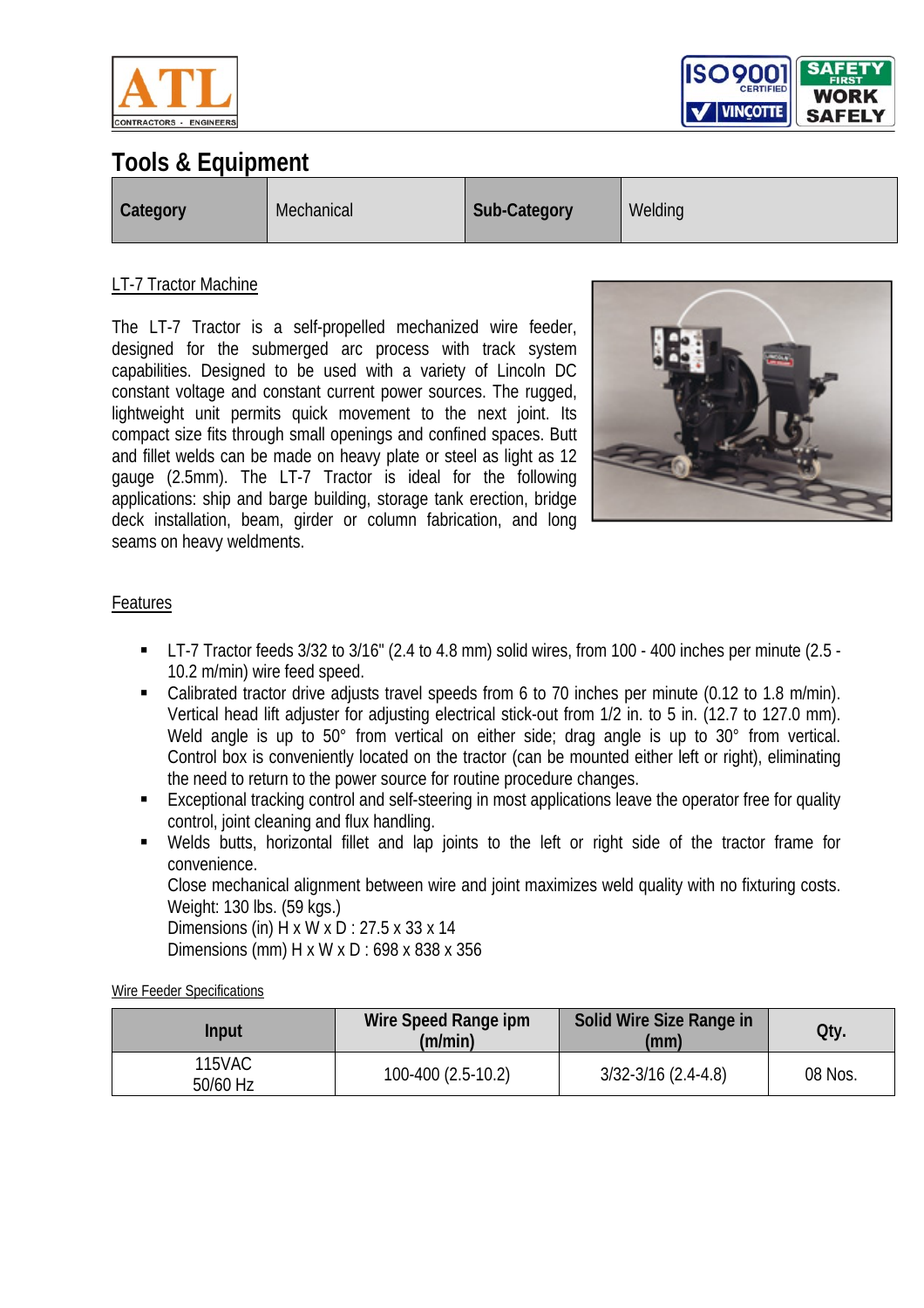



**Category** Mechanical **Sub-Category** Welding

#### Power Source For LT-7

- **Solid state circuitry provides extra long life for repetitive welding** applications.
- Full range output voltage control for easy operation and precise control.
- **Standard ammeter/voltmeter.**
- **Mode switch for selecting desired output characteristics.**
- Windings and rectifiers protected against moisture and corrosive environments.



#### **Specifications**

*600 Amperes Power Source* 

Weight:522 lbs. (237 kgs. ) Dimensions (in) H x W x D : 30.7 x 22.2 x 38 Dimensions (mm) H x W x D : 781 x 565 x 965

#### *1000 Amperes Power Source*

Weight:821 lbs. (372 kgs. ) Dimensions (in) H x W x D : 30.7 x 22.5 x 39 Dimensions (mm) H x W x D : 781 x 572 x 991

| <b>Rated CC DC Output</b><br><b>Amps/Volts/Duty Cycle</b> | <b>Rated CV Output</b><br><b>Amps/Volts/Duty Cycle</b> | <b>Output Range</b>   | Qty.    |
|-----------------------------------------------------------|--------------------------------------------------------|-----------------------|---------|
| 600/44/100%                                               | 600/44/100%                                            | 70-780A DC<br>13-42V  | 08 Nos. |
| 1000/44/100%                                              | 1000/44/100%                                           | 150-1300ADC<br>16-46V | 02 Nos. |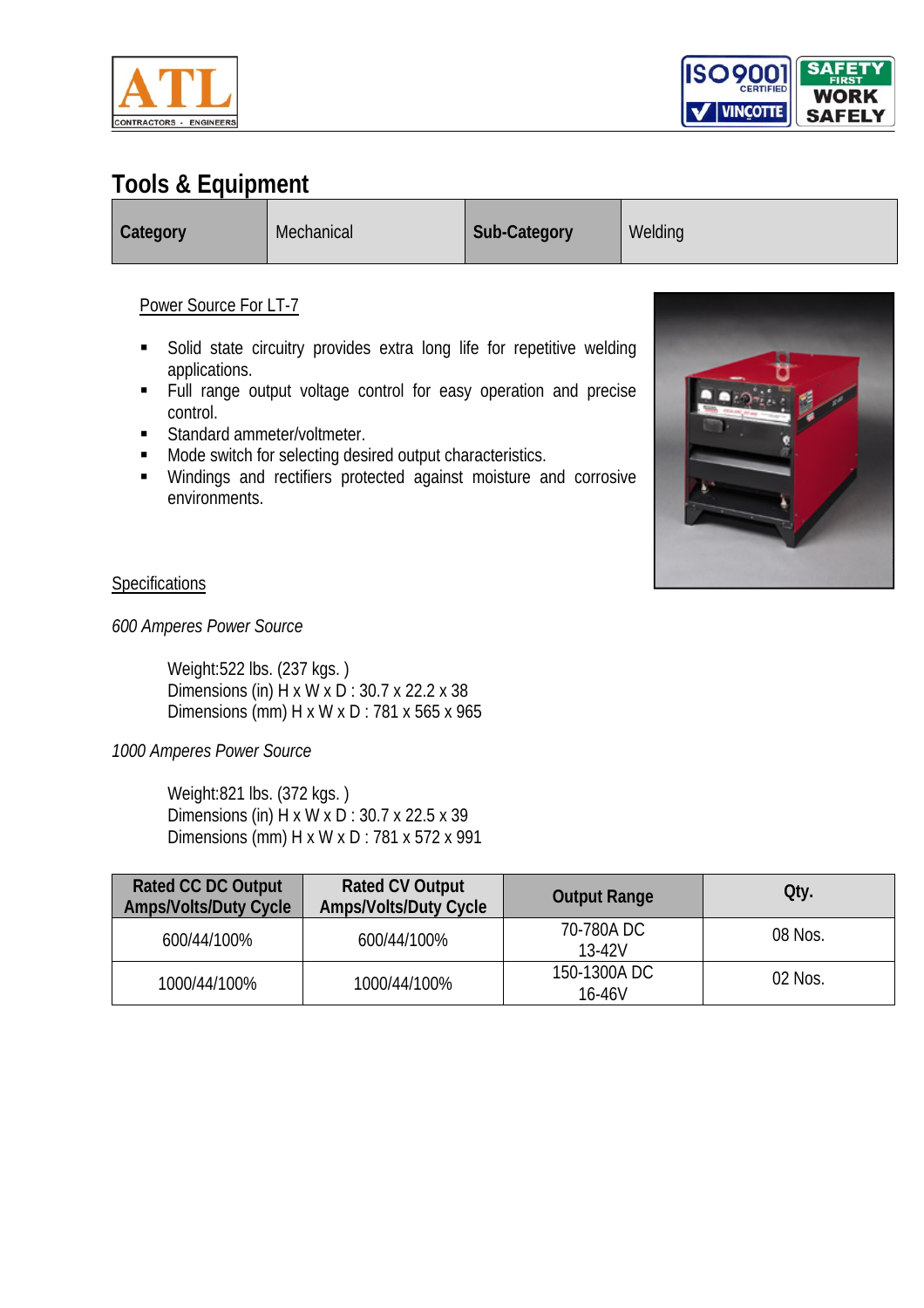



| <b>Category</b> | Mechanical | Sub-Category | Cranes |
|-----------------|------------|--------------|--------|
|-----------------|------------|--------------|--------|

#### **Cranes**

We have variety of cranes from 5 Tons to 125 Tons lifting capacity, with heavy duty capabilities. These are periodically inspected by the third party for proper fitness on job.

Below is the summary of available cranes:

#### **Features**

- $\blacksquare$ Hydraulic
- $\blacksquare$ Electrical (C rawler, Gant ry)

| <b>HIIANNIM</b> |  |
|-----------------|--|

| S/No.          | <b>Brand</b>                      | <b>Type</b>                  | <b>Maximum</b><br>Lifting<br>Capacity | <b>Boom</b><br>Length | Horse<br>Power | <b>Qty</b> |
|----------------|-----------------------------------|------------------------------|---------------------------------------|-----------------------|----------------|------------|
| 1 <sub>1</sub> | Crawler $-1$ <sup>*</sup>         | Engine Drive /<br>Electrical | 125 Tons                              | $140+20$ ft           | 350            | 01         |
| 2.             | Crawler $-2^*$                    | Engine Drive /<br>Electrical | 63 Tons                               | $140+20$ ft           | 350            | 01         |
| 3.             | Crawler $-3$ *                    | Engine Drive /<br>Electrical | 63 Tons                               | $140+20$ ft           | 300            | 01         |
| 4.             | Coles                             | <b>Hydraulic</b>             | 60 Tons                               | 100 ft                | 325            | 01         |
| 5.             | P&H                               | Mechanical                   | 27 Tons                               | 70 ft                 | 200            | 01         |
| 6.             | KATO (Nissan)                     | <b>Hydraulic</b>             | 25 Tons                               | $85 + 20$ ft          | 200            | 01         |
| 7.             | <b>Tadano Truck Mounted Crane</b> | Hydraulic                    | 25 Tons                               | 90 ft                 | 200            | 01         |
| 8.             | Coles Telescopic                  | Hydraulic                    | 18 Tons                               | 80 ft                 | 210            | 01         |
| 19.            | Jones                             | Mechanical                   | 15 Tons                               | 70 ft                 | 75             | 01         |
| 10.            | Coles                             | <b>Hydraulic</b>             | 15 Tons                               | 75 ft                 | 80             | 01         |
| 11.            | KATO (Nissan)                     | <b>Hydraulic</b>             | 11 Tons                               | $60$ ft               | 200            | 01         |
| 12.            | KATO (Nissan)                     | <b>Hydraulic</b>             | 5 Tons                                | $60 + 20$ ft          | 3200 cc        | 01         |
| 13.            | <b>KATO (ISUZU)</b>               | Hydraulic                    | 5 Tons                                | $60 + 20$ ft          | 165            | 01         |

\* Electrical engine operated crawler crane, especially for Erection purpose.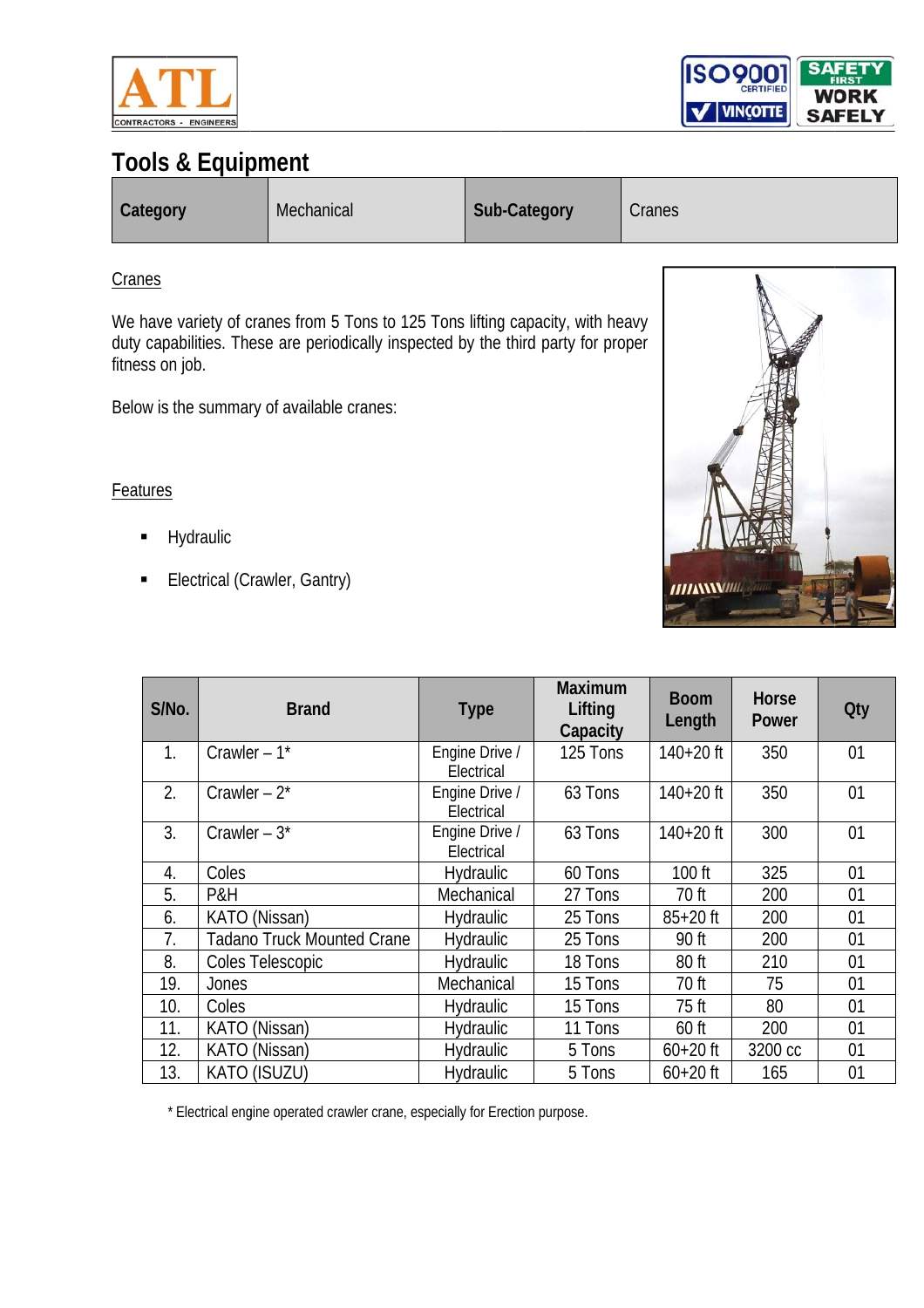



| Category | Mechanical | <b>Sub-Category</b> | <b>Plate Bending Machines</b> |
|----------|------------|---------------------|-------------------------------|
|          |            |                     |                               |

Plate Rolling Machine

We have variety of plate rolling machines up to 50 mm thickness and 3000 mm width plate.

Below is the summary of available Plate Rolling Machines:



| S/No. | <b>Description</b>                                                       | Type             | <b>Plate</b><br><b>Width</b> | <b>Plate</b><br><b>Thickness</b> | <b>Make</b> | <b>Qty</b> |
|-------|--------------------------------------------------------------------------|------------------|------------------------------|----------------------------------|-------------|------------|
| 1     | Plate Bending Machine (GOYAR)<br>(Bending, Pre-bending, Cone facilities) | Hyd. / Mech.     | 3000 mm                      | $40 - 50$ mm                     | Spain       | 01         |
| 2     | Plate Bending Machine (PIESOK -<br>UNICORN) with Pre-bending facilities  | <b>Hydraulic</b> | 3000 mm                      | $25 - 30$ mm                     | Germany     | 01         |
| 3     | Plate Bending Machine                                                    | Mech.            | 3000 mm                      | $20 - 25$ mm                     | Scotland    | 01         |
| 4     | <b>Plate Bending Machine</b>                                             | Mech.            | 3000 mm                      | $20 - 25$ mm                     | Scotland    | 01         |
| 5     | Plate Bending Machine                                                    | Mech.            | 3000 mm                      | $20 - 25$ mm                     | Scotland    | 01         |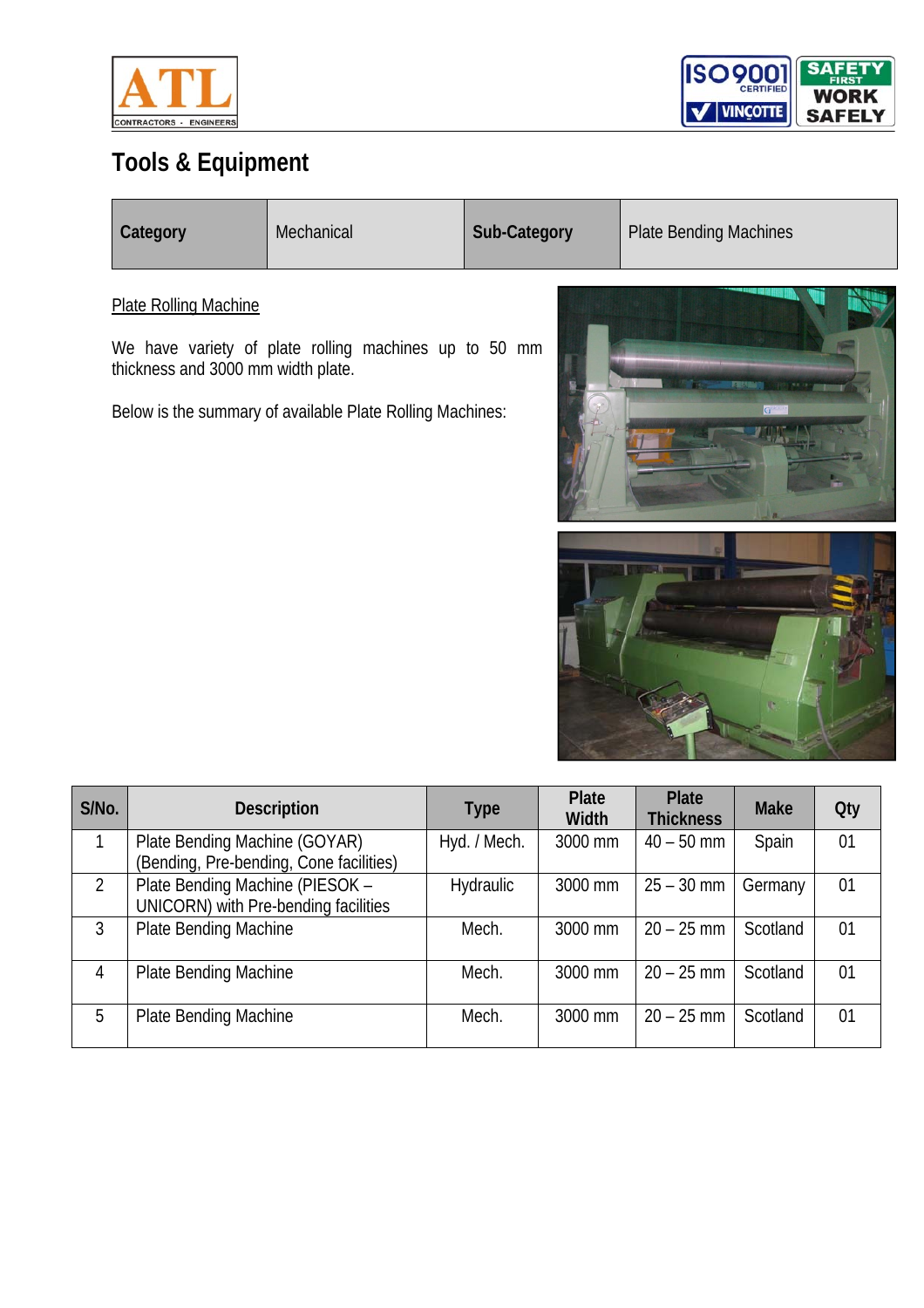



| <b>S. No.</b> | <b>ITEM NAME</b>                                             | <b>UNIT</b> | <b>QTY</b>      | <b>REMARKS</b> |
|---------------|--------------------------------------------------------------|-------------|-----------------|----------------|
|               | <b>MECHANICAL</b>                                            |             |                 |                |
|               | Crane                                                        |             |                 |                |
| 001           | Crane Crawler 90 Ton Electrical Eqp-Crn-001                  | Nos.        | 1               |                |
| 002           | Crane Crawler 63 Ton Eqp-Crn-002                             | Nos.        | 1               |                |
| 003           | Crane Crawler 63 Ton Electrical Eqp-Crn-003                  | Nos.        | 1               |                |
| 004           | Crane Coles 60 Ton LSB-3931 Hydraulic Eqp-Crn-004            | Nos.        | $\mathbf{1}$    |                |
| 005           | Crane P & H 27 Ton JS-1699 Mechanical Eqp-Crn-005            | Nos.        | 1               |                |
| 006           | Crane Kato 25 Ton (Nissan) Hydraulic Eqp-Crn-007             | Nos.        | 1               |                |
| 007           | Crane Tadano 25 Ton JS-2993 Hydraulic Eqp-Crn-016            | Nos.        | 1               |                |
| 008           | Crane Coles 18 Ton LSB-3930 Hydraulic Eqp-Crn-008            | Nos.        | 1               |                |
| 009           | Crane Coles 15 Ton Hydraulic Eqp-Crn-010                     | Nos.        | 1               |                |
| 010           | Crane Jones 15 Ton Mechanical Epq-Crn-009                    | Nos.        | 1               |                |
| 011           | Crane Kato 11 Ton JS-1923 (Nissan) Eqp-Crn-011               | Nos.        | 1               |                |
| 012           | Crane Kato 5 Ton LSB-9020 (Nissan) Hydraulic Eqp-<br>Crn-012 | Nos.        | 1               |                |
| 013           | Crane Kato 5 Ton LSB-8524 (Isuzu) Hydraulic                  | Nos.        | 1               |                |
| 014           | Crane Tadano 20 Ton JS-3825                                  | Nos.        | 1               |                |
|               | <b>TOTAL</b>                                                 | Nos.        | 14              |                |
|               | <b>Sheet Bending Roller</b>                                  |             |                 |                |
| 001           | Sheet Bend Roller 40mm X 3mm (Hydraulic)                     | Nos.        | 1               |                |
| 002           | Sheet Bend Roller 36mm X 3mm (Hydraulic)                     | Nos.        | 1               |                |
| 003           | Sheet Bend Roller 20mm X 3mm (Hydraulic)                     | Nos.        | 1               |                |
| 004           | Sheet Bend Roller 18mm X 2.5mm (Mechanical)                  | Nos.        | 1               |                |
| 005           | Sheet Bend Roller 16mm X 3mm (Mechanical)                    | Nos.        | 1               |                |
|               | <b>TOTAL</b>                                                 | Nos.        | $5\phantom{.0}$ |                |
|               | <b>Overhead Crane</b>                                        |             |                 |                |
| 001           | Overhead Crane 05 Ton                                        | Nos.        | 1               |                |
| 002           | <b>Overhead Crane Hoist</b>                                  | Nos.        | 3               |                |
| 003           | Single Beam Crane Travelling Unit 2.5 Ton China              | Nos.        | 5               |                |
|               | <b>TOTAL</b>                                                 | Nos.        | 9               |                |
|               | <b>Air Compressor</b>                                        |             |                 |                |
| 001           | Air Compressor Sizes: 250 CFM - 655 CFM                      | Nos.        | 14              |                |
| 002           | Air Compressor Electric for minor work                       | Nos.        | 6               |                |
|               | <b>TOTAL</b>                                                 | Nos.        | 20              |                |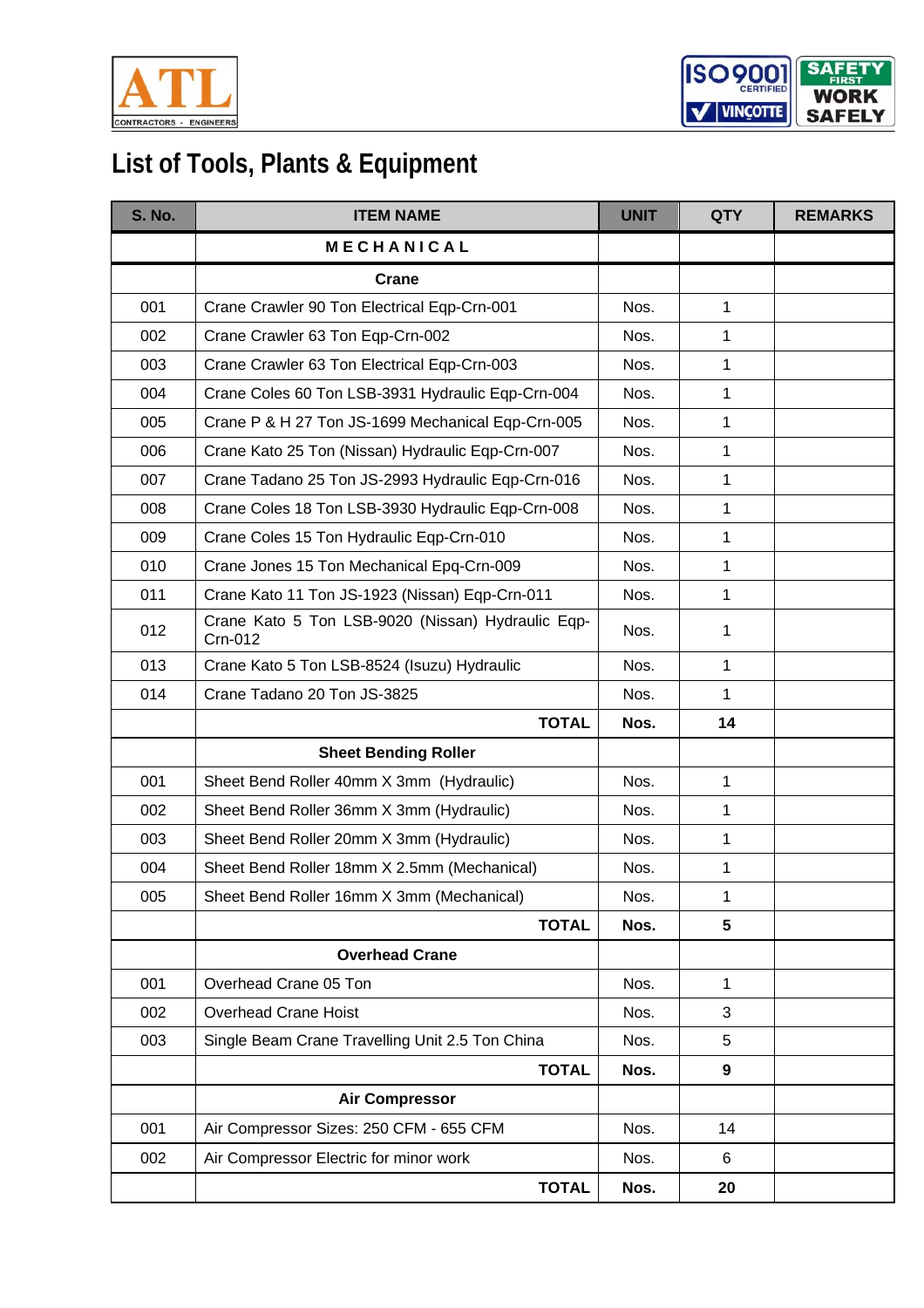

ISO<sub>9001</sub> **SAF** WORK  $\mathbf{v}$  VINCOTTE **SAFELY** 

| <b>S. No.</b> | <b>ITEM NAME</b>                                                        | <b>UNIT</b> | <b>QTY</b>     | <b>REMARKS</b> |
|---------------|-------------------------------------------------------------------------|-------------|----------------|----------------|
|               | <b>Automatic Girth Welding Machine With Accessories</b>                 |             |                |                |
| 001           | Automatic Girth Welding Machine (Lincoln)                               | Nos.        | 2              |                |
| 002           | <b>Column Boom Machine With Accessories</b>                             | Nos.        | 2              |                |
| 003           | Rectifier Dc-1000 (Lincoln)                                             | Nos.        | $\overline{4}$ |                |
| 004           | Rectifier Dc-600 (Lincoln)                                              | Nos.        | 6              |                |
| 005           | LT-7 Tractor (Lincoln) for Automatic Welding                            | Nos.        | $\overline{7}$ |                |
|               | <b>TOTAL</b>                                                            | Nos.        | 21             |                |
|               | <b>Welding Plant</b>                                                    |             |                |                |
| 001           | Electric Welding Plant 350 Amp - 3 Phase                                | Nos.        | 54             |                |
| 002           | Electric Welding Plant 600 Amp - 800 Amp - 3 Phase                      | Nos.        | 29             |                |
| 003           | Electric Welding Plant 450 Amp - 500 Amp - 3 Phase                      | Nos.        | 187            |                |
| 004           | Rotary Diesel Welding Plant - 3 Phase                                   | Nos.        | 14             |                |
| 005           | Semi Automatic Welding Machine - 3 Phase                                | Nos.        | 3              |                |
|               | <b>TOTAL</b>                                                            | Nos.        | 287            |                |
|               | <b>Water Pump</b>                                                       |             |                |                |
| 001           | Water Pump Diesel Various Sizes                                         | Nos.        | $\overline{7}$ |                |
| 002           | Water Pump Petrol Various Sizes                                         | Nos.        | 4              |                |
| 003           | Electric / Diesel Pump Set Size: 4" X 5" - 4" X 4" for<br>Dewatering    | Nos.        | 6              |                |
| 004           | Electric / Diesel Pump Set Size: 4" X 3" for Dewatering                 | Nos.        | 10             |                |
| 005           | Electric / Diesel Pump Set Size: 3" X 2" - 11/2" X 1" for<br>Dewatering | Nos.        | 20             |                |
| 006           | Electric / Diesel Pump Set for various purpose small<br>porch.          | Nos.        | 30             |                |
|               | <b>TOTAL</b>                                                            | Nos.        | 11             |                |
|               | Oxygen & Nitrogen Plant                                                 |             |                |                |
| 001           | Russian Plant Oxygen with Complete Accessories                          | Nos.        | $\mathbf{1}$   |                |
| 002           | Russian Plant Nitrogen with Complete Accessories                        | Nos.        | $\mathbf{1}$   |                |
|               | <b>TOTAL</b>                                                            | Nos.        | $\mathbf{2}$   |                |
|               | <b>Torch</b>                                                            |             |                |                |
| 001           | Organ Torch (Cutter Set)                                                | Set         | 20             |                |
| 002           | <b>Gas Cutting Torch</b>                                                | Set         | 9              |                |
|               | <b>TOTAL</b>                                                            | <b>Set</b>  | 20             |                |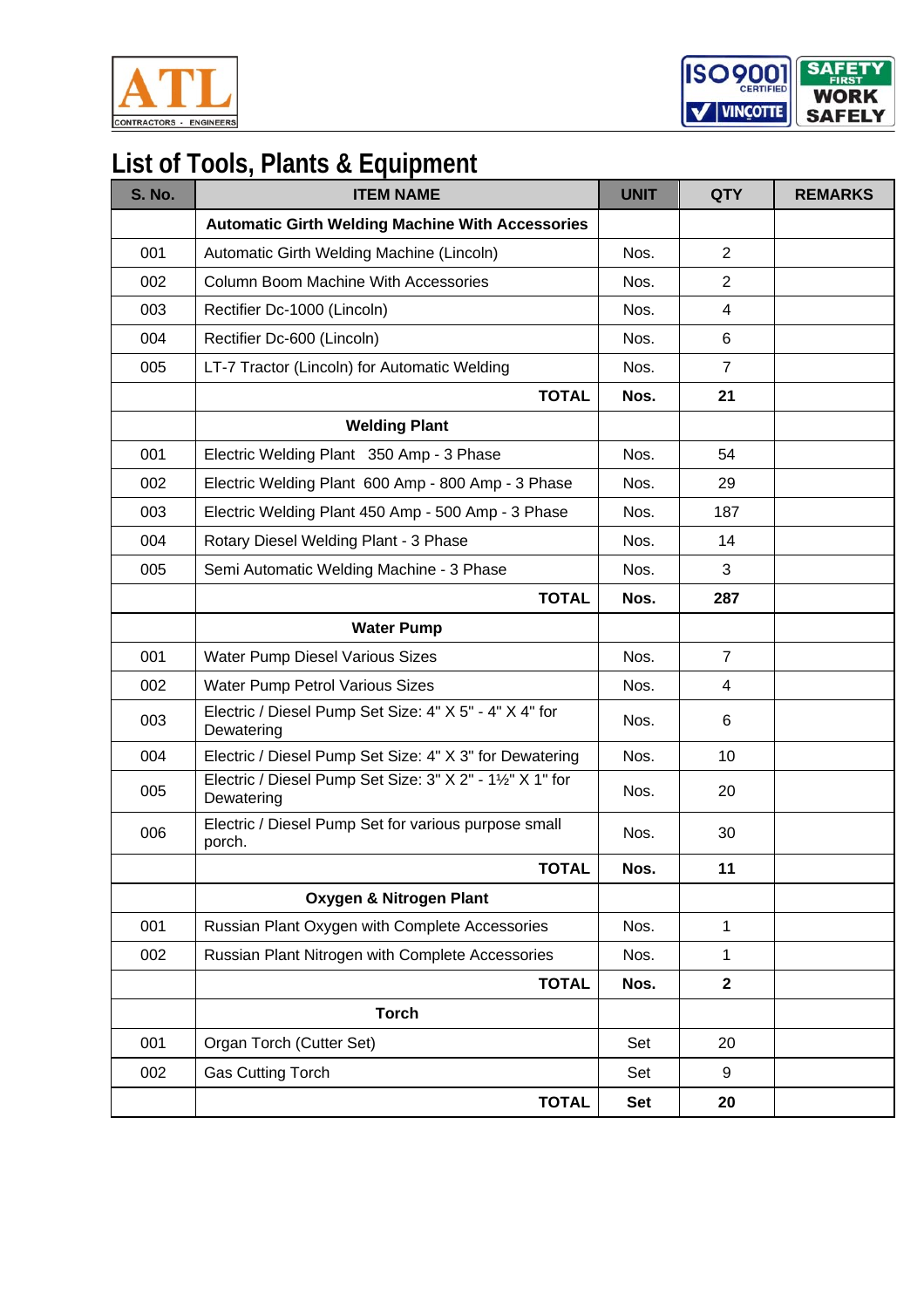



| <b>S. No.</b> | <b>ITEM NAME</b>                         |              | <b>UNIT</b> | <b>QTY</b>      | <b>REMARKS</b> |
|---------------|------------------------------------------|--------------|-------------|-----------------|----------------|
|               | <b>Plasma Cutter</b>                     |              |             |                 |                |
| 001           | Plasma Cutter BOC                        |              | Nos.        | 2               |                |
| 002           | Plasma Cutter ASSAB                      |              | Nos.        | 1               |                |
|               |                                          | <b>TOTAL</b> | Nos.        | $\mathbf{3}$    |                |
|               | <b>Auto/Power Cutter</b>                 |              |             |                 |                |
| 001           | Power Cutter 14"                         |              | Nos.        | 2               |                |
| 002           | Power Cutter 12"                         |              | Nos.        | $\overline{4}$  |                |
| 003           | <b>Auto Cutter</b>                       |              | Nos.        | 8               |                |
| 004           | Plate Beveller Machine Cb18-528B (EVISA) |              | Nos.        | 1               |                |
|               |                                          | <b>TOTAL</b> | Nos.        | 15              |                |
|               | <b>Drill Machine</b>                     |              |             |                 |                |
| 001           | <b>Drill Machine Electrical</b>          |              | Nos.        | 3               |                |
| 002           | <b>Drill Machine Magnetic</b>            |              | Nos.        | 8               |                |
| 003           | <b>Drill Machine Pedestal</b>            |              | Nos.        | 9               |                |
| 004           | <b>Drill Machine Hammering</b>           |              | Nos.        | 6               |                |
|               |                                          | <b>TOTAL</b> | Nos.        | 26              |                |
|               | <b>Winch Machine</b>                     |              |             |                 |                |
| 001           | Winch Machine 30 Ton (Electric)          |              | Nos.        | $\mathbf{1}$    |                |
| 002           | Winch Machine 22 Ton (Electric)          |              | Nos.        | 2               |                |
| 003           | Winch Machine 5 Ton (Electric)           |              | Nos.        | $\overline{4}$  |                |
| 004           | Winch Machine 1.2 Ton (Electric)         |              | Nos.        | 17              |                |
|               |                                          | <b>TOTAL</b> | Nos.        | 24              |                |
|               | <b>Hydrotesting Pump</b>                 |              |             |                 |                |
| 001           | Electric Hydrotesting Pump various sizes |              | Nos.        | 6               |                |
| 002           | Hydrotesting Pump (Diesel)               |              | Nos.        | $\overline{2}$  |                |
| 003           | <b>Hydrotesting Assembly</b>             |              | Nos.        | 20              |                |
|               |                                          | <b>TOTAL</b> | Nos.        | 28              |                |
|               | <b>Plate Curve Machine</b>               |              |             |                 |                |
| 001           | <b>Plate Curve Machine</b>               |              | Nos.        | 3               |                |
| 002           | G. I. Sheet Bending Roller               |              | Nos.        | $\overline{2}$  |                |
|               |                                          | <b>TOTAL</b> | Nos.        | $5\phantom{.0}$ |                |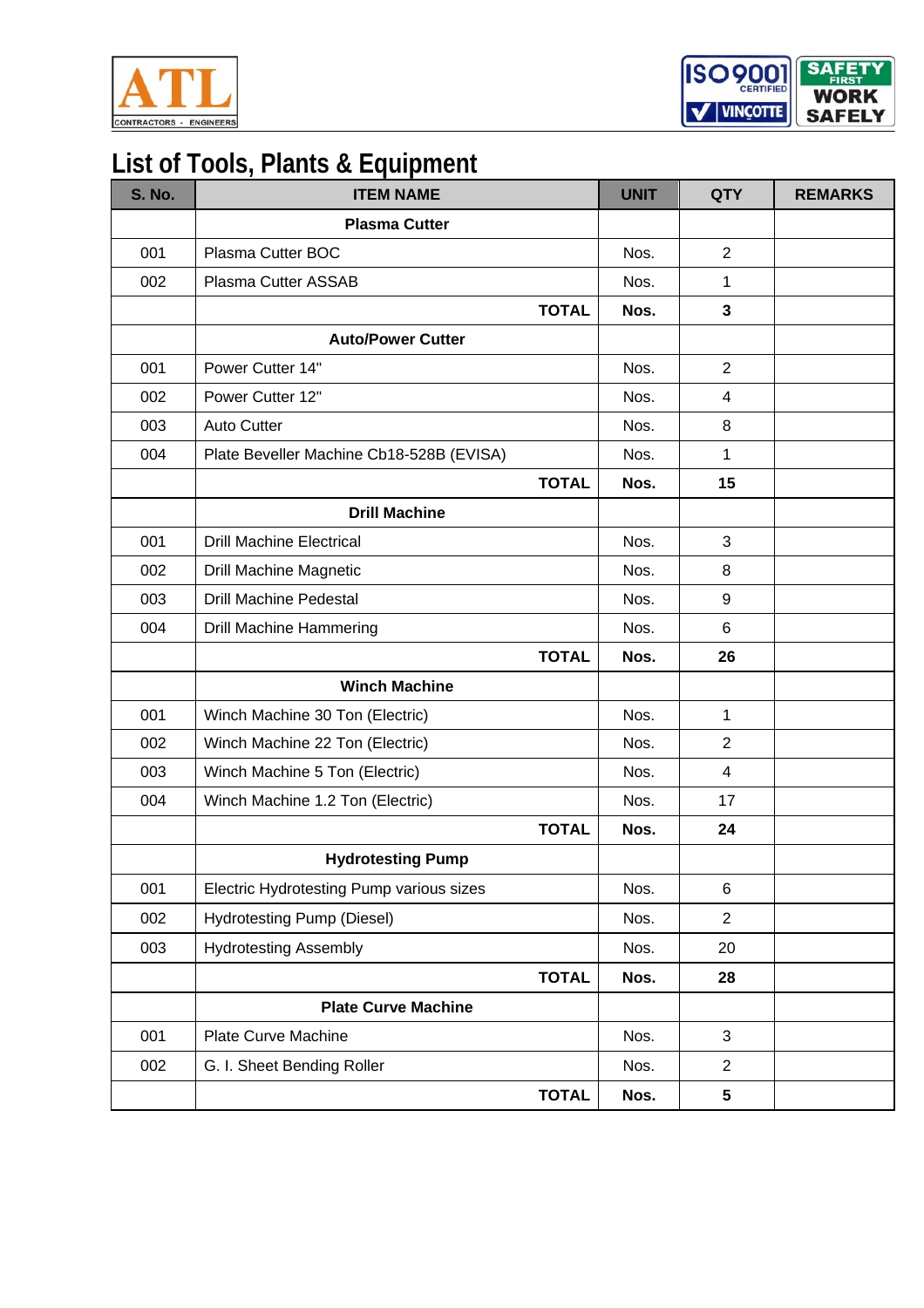



| <b>S. No.</b> | <b>ITEM NAME</b>                               | <b>UNIT</b> | <b>QTY</b>     | <b>REMARKS</b> |
|---------------|------------------------------------------------|-------------|----------------|----------------|
|               | <b>Jack</b>                                    |             |                |                |
| 001           | Hydraulic Jack 50 Tons                         | Nos.        | $\overline{7}$ |                |
| 002           | Hydraulic Jack 20 Tons                         | Nos.        | 6              |                |
| 003           | Hydraulic Jack 25 Tons                         | Nos.        | 1              |                |
| 004           | Hydraulic Jack 12.5 Ton                        | Nos.        | 5              |                |
| 005           | Wedge Type Jack                                | Nos.        | $\overline{4}$ |                |
| 006           | Jack Pooler                                    | Nos.        | 70             |                |
|               | <b>TOTAL</b>                                   | Nos.        | 93             |                |
|               | <b>Mechanical Jack</b>                         |             |                |                |
| 001           | Mechanical Jack 32 Tons                        | Nos.        | 1              |                |
| 002           | Mechanical Jack 20 Tons                        | Nos.        | $\overline{2}$ |                |
| 003           | Mechanical Jack 10 Tons                        | Nos.        | 1              |                |
|               | <b>TOTAL</b>                                   | Nos.        | 4              |                |
|               | <b>Pneumatic Jack Hammer</b>                   |             |                |                |
| 001           | Jack Hammer (Pneumatic)                        | Nos.        | $6\phantom{1}$ |                |
| 002           | Hammering Jack Chisel (Pneumatic)              | Nos.        | 15             |                |
|               | <b>TOTAL</b>                                   | Nos.        | 21             |                |
|               | <b>Tools</b>                                   |             |                |                |
| 001           | All necessary Erection tools.                  | Lot         | Lot            |                |
| 002           | All necessary Fabrication tools.               | Lot         | Lot            |                |
| 003           | <b>Flogging Spanner Set</b>                    | Lot         | Lot            |                |
| 004           | Special Tools / Fixture's for Erection of Tank | Lot         | Lot            |                |
|               | <b>Chain Block</b>                             |             |                |                |
| 001           | Chain Block 20 Ton                             | Nos.        | 9              |                |
| 002           | Chain Block 10 Ton                             | Nos.        | 8              |                |
| 003           | Chain Block 5 Ton                              | Nos.        | 29             |                |
| 004           | Chain Block 3 Ton                              | Nos.        | 14             |                |
| 005           | Chain Block 2 Ton                              | Nos.        | 15             |                |
| 006           | Chain Block 1 Ton                              | Nos.        | 10             |                |
| 007           | Chain Block 1.5 Ton                            | Nos.        | $\overline{2}$ |                |
|               | <b>TOTAL</b>                                   | Nos.        | 87             |                |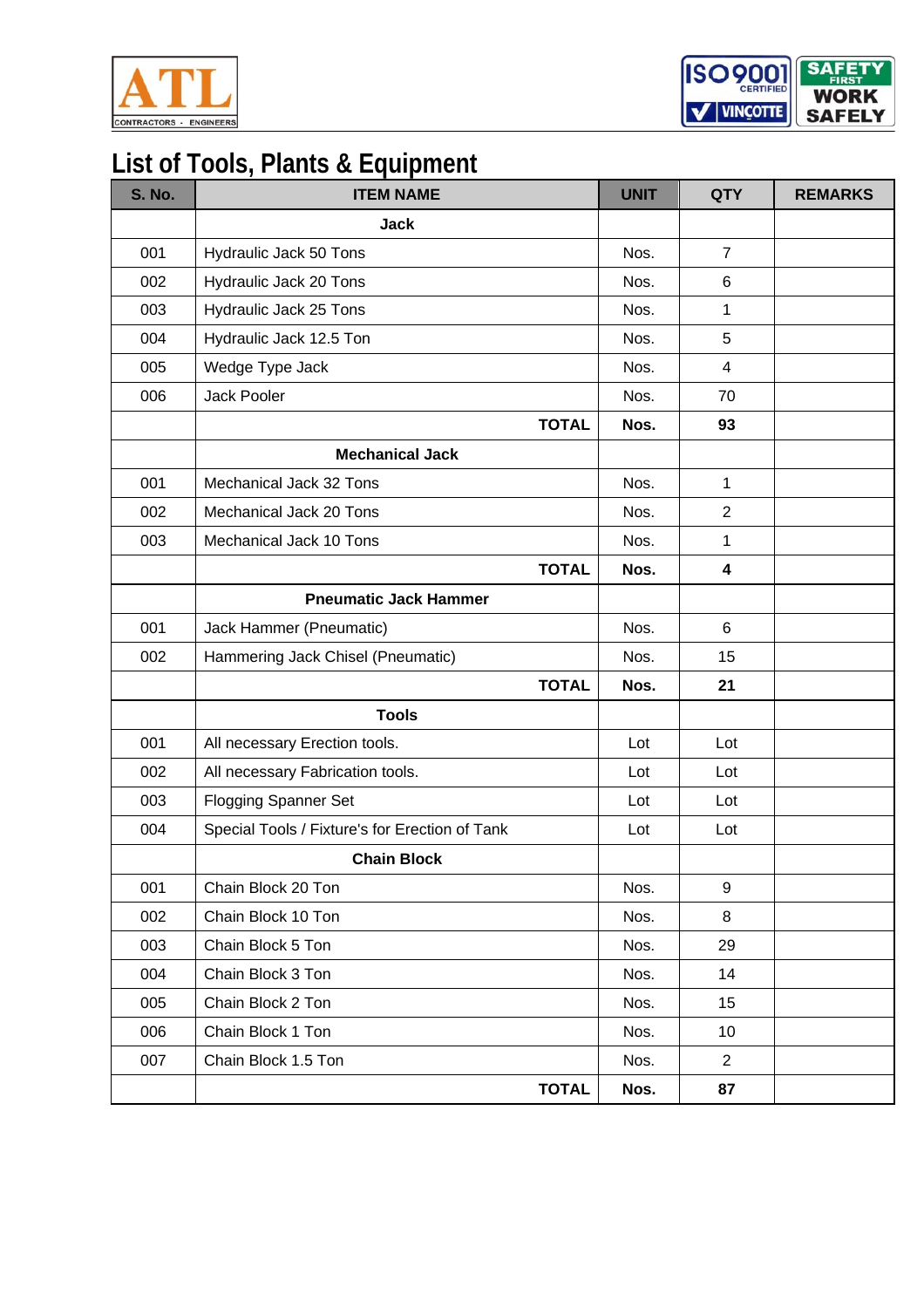

ISO<sub>9001</sub> **SAFE** WORK V VINCOTTE **SAFELY** 

| <b>S. No.</b> | <b>ITEM NAME</b>                                                                                                        | <b>UNIT</b> | <b>QTY</b>     | <b>REMARKS</b> |
|---------------|-------------------------------------------------------------------------------------------------------------------------|-------------|----------------|----------------|
|               | <b>Block/Rope Pulley</b>                                                                                                |             |                |                |
| 001           | Block Pulley One Way 20 Ton                                                                                             | Nos.        | 4              |                |
| 002           | Block Pulley 2 Way 10 Ton                                                                                               | Nos.        | 10             |                |
| 003           | Block Pulley One Way 10 Ton                                                                                             | Nos.        | 6              |                |
| 004           | <b>Block Pulley One Way 5 Tons</b>                                                                                      | Nos.        | 8              |                |
| 005           | <b>Block Pulley Two Way 1 Tons</b>                                                                                      | Nos.        | 10             |                |
|               | <b>TOTAL</b>                                                                                                            | Nos.        | 38             |                |
|               | <b>Pipe Bending Machine</b>                                                                                             |             |                |                |
| 001           | Pipe Bending Machine Size: Up to 100 mm                                                                                 | Nos.        | 1              |                |
| 002           | Pipe Bending Machine Size: Up to 25 mm                                                                                  | Nos.        | 3              |                |
|               | <b>TOTAL</b>                                                                                                            | Nos.        | 4              |                |
|               | <b>Pipe Cutter</b>                                                                                                      |             |                |                |
| 001           | Cold Pipe Cutter Pneumatic Size: 16"                                                                                    | Nos.        | 1              |                |
| 002           | Cold Pipe Cutter Pneumatic Size: 10"                                                                                    | Nos.        | 1              |                |
|               | <b>TOTAL</b>                                                                                                            | Nos.        | $\mathbf 2$    |                |
|               | <b>Pipe Cutting Machine</b>                                                                                             |             |                |                |
| 001           | Pipe Cutting Machine Electrical 18"                                                                                     | Nos.        | $\mathbf 1$    |                |
| 002           | Pipe Cutting Machine Electrical 14"                                                                                     | Nos.        | 1              |                |
| 003           | Pipe Cutting Machine Electrical 12"                                                                                     | Nos.        | $\overline{2}$ |                |
| 004           | Pipe Cutting Machine Electrical 8"                                                                                      | Nos.        | 1              |                |
| 005           | Pipe Cutting Machine Electrical 4"                                                                                      | Nos.        | $\overline{7}$ |                |
|               | <b>TOTAL</b>                                                                                                            | Nos.        | 12             |                |
|               | <b>Sand Blasting Hooper</b>                                                                                             |             |                |                |
| 001           | Sand Blasting Hooper with Accessories                                                                                   | Nos.        | 9              |                |
|               | <b>TOTAL</b>                                                                                                            | Nos.        | 9              |                |
|               | <b>Airless Pump</b>                                                                                                     |             |                |                |
| 001           | Spray Gun for Painting / Airless Pump Set with all<br>accessories.                                                      | Set         | 10             |                |
|               | <b>TOTAL</b>                                                                                                            | <b>Set</b>  | 10             |                |
|               | <b>Fork Lifter</b>                                                                                                      |             |                |                |
| 001           | Fork Lifter 5 Ton                                                                                                       | Nos.        | $\overline{4}$ |                |
| 002           | Fork Lifter 5 Ton (TCM China)<br>Model # FD50Z8 (Engine - Isuzu)<br>Location Site: Moach Goth (01 No.) + KW&SB (01 No.) | Nos.        | $\overline{2}$ |                |
| 003           | Fork Lifter 1.5 Ton                                                                                                     | Nos.        | $\mathbf{1}$   |                |
|               | <b>TOTAL</b>                                                                                                            | Nos.        | $\overline{7}$ |                |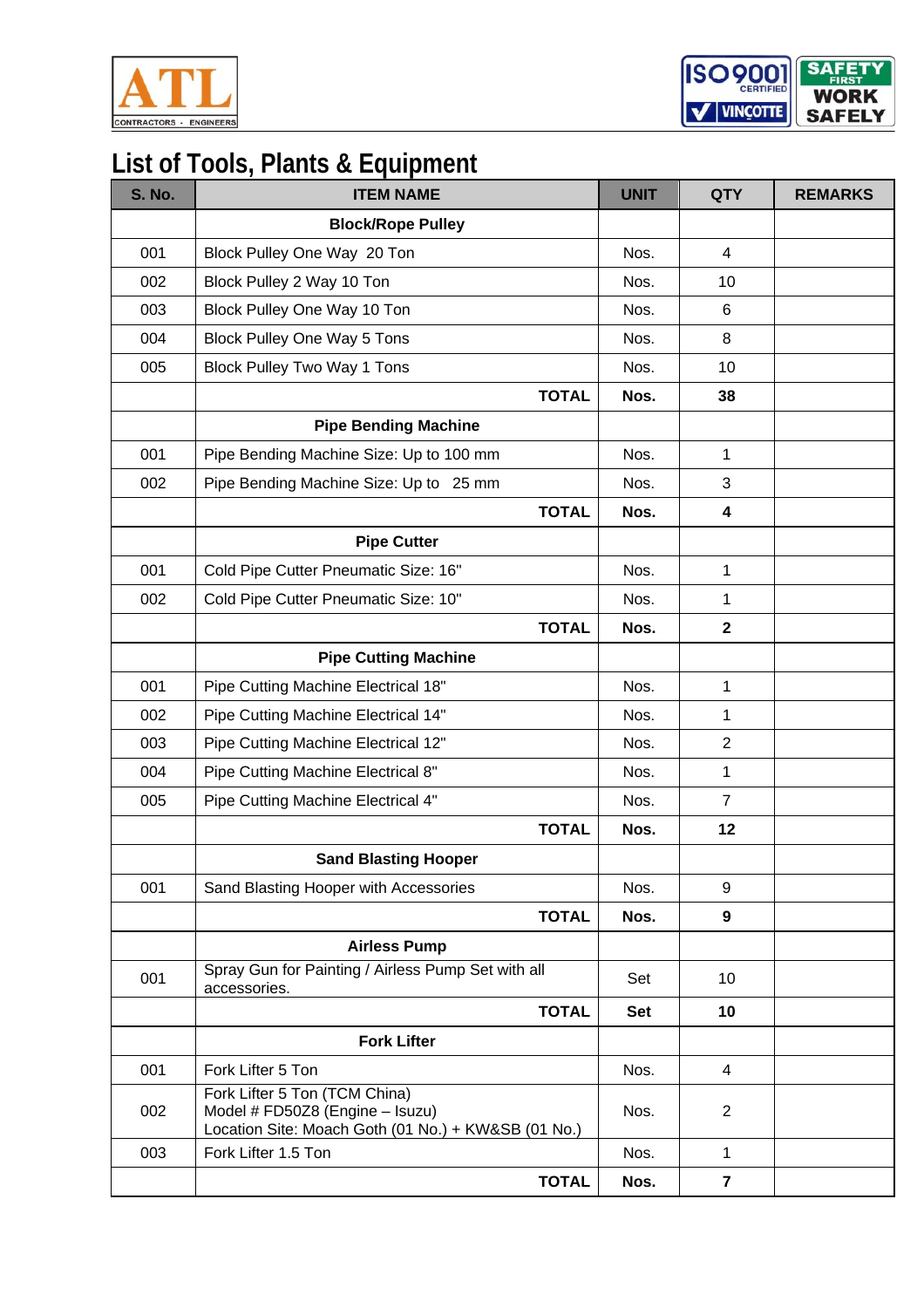



| <b>S. No.</b> | <b>ITEM NAME</b>                           | <b>UNIT</b> | <b>QTY</b>     | <b>REMARKS</b> |
|---------------|--------------------------------------------|-------------|----------------|----------------|
|               | <b>LPG Gas Cylinder</b>                    |             |                |                |
| 001           | LPG Gas Cylinder 40 Kg                     | Nos.        | 25             |                |
| 002           | LPG Gas Cylinder 10 Kg                     | Nos.        | 40             |                |
| 003           | Oxygen / Argon Cylinder                    | Nos.        | 70             |                |
| 004           | Fire Extinguisher 1 - 40 Kg (SAFETY)       | Nos.        | 119            |                |
| 005           | CO <sup>2</sup> Fire Cylinder for (SAFETY) | Nos.        | 6              |                |
|               | <b>TOTAL</b>                               | Nos.        | 260            |                |
|               | Wrench                                     |             |                |                |
| 001           | Torque Wrench 3/8"                         | Nos.        | $\mathbf{1}$   |                |
| 002           | Torque Wrench 1"                           | Nos.        | $\overline{2}$ |                |
| 003           | Torque Wrench 11/2"                        | Nos.        | $\mathbf 1$    |                |
| 004           | Torque Wrench 1/2"                         | Nos.        | $\mathbf{1}$   |                |
| 005           | Torque Wrench 3/4"                         | Nos.        | $\mathbf{1}$   |                |
| 006           | Pneumatic Impact Wrench various sizes      | Lot         | Lot            |                |
|               | <b>TOTAL</b>                               | Nos.        | 6              |                |
|               | <b>Press Machine</b>                       |             |                |                |
| 001           | Press Machine 25 Ton                       | Nos.        | $\mathbf{1}$   |                |
| 002           | Press Machine 15 Ton                       | Nos.        | 1              |                |
|               | <b>TOTAL</b>                               | Nos.        | $\mathbf{2}$   |                |
|               | <b>Leath Machine</b>                       |             |                |                |
| 001           | Leath Machine                              | Nos.        | $\mathbf{1}$   |                |
|               | <b>TOTAL</b>                               | Nos.        | $\mathbf{1}$   |                |
|               | D - Shackle                                |             |                |                |
| 001           | D - Shackle 2 Ton                          | Nos.        | $\overline{7}$ |                |
| 002           | D - Shackle 3 Ton                          | Nos.        | 4              |                |
| 003           | D - Shackle 4 Ton                          | Nos.        | $\mathbf 1$    |                |
| 004           | D - Shackle 5 Ton                          | Nos.        | 36             |                |
| 005           | D - Shackle 8 Ton                          | Nos.        | $\overline{2}$ |                |
| 006           | D - Shackle 10 Ton                         | Nos.        | 26             |                |
| 007           | D - Shackle 17 Ton                         | Nos.        | 4              |                |
| 008           | D - Shackle 25 Ton                         | Nos.        | 2              |                |
|               | <b>TOTAL</b>                               | Nos.        | 82             |                |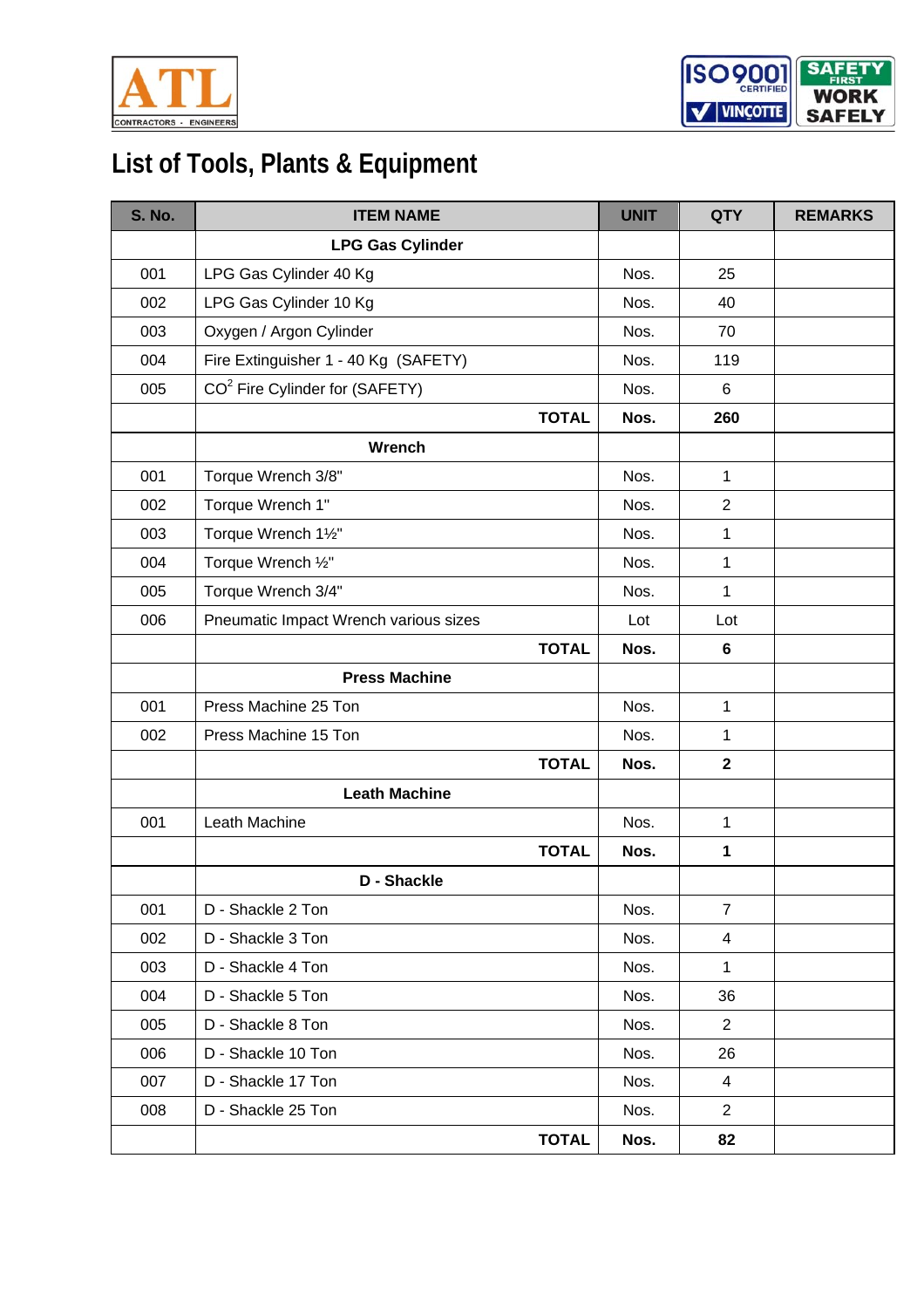



| <b>S. No.</b> | <b>ITEM NAME</b>                                                                                         | <b>UNIT</b> | <b>QTY</b>     | <b>REMARKS</b> |
|---------------|----------------------------------------------------------------------------------------------------------|-------------|----------------|----------------|
|               | <b>CIVIL</b>                                                                                             |             |                |                |
|               | <b>Truck &amp; Equipment</b>                                                                             |             |                |                |
| 001           | <b>Truck Water Bowzer</b>                                                                                | Nos.        | $\overline{2}$ |                |
| 002           | <b>Fire Fighting Truck</b>                                                                               | Nos.        | 1              |                |
| 003           | Truck 10 Wheeler                                                                                         | Nos.        | $\overline{2}$ |                |
| 004           | Truck (Dumper Type)                                                                                      | Nos.        | $\overline{2}$ |                |
| 005           | Truck 6 Wheeler                                                                                          | Nos.        | $\mathbf{1}$   |                |
| 006           | Truck Bed Ford (JT-1358)                                                                                 | Nos.        | $\mathbf{1}$   |                |
|               | <b>TOTAL</b>                                                                                             | Nos.        | 9              |                |
|               | <b>Bowser &amp; Tank</b>                                                                                 |             |                |                |
| 001           | Diesel Storage Tank 12000 Ltr.                                                                           | Nos.        | 6              |                |
| 002           | <b>Water Bowser</b>                                                                                      | Nos.        | 8              |                |
| 003           | Diesel Storage Tank 30,000 Ltr.                                                                          | Nos.        | $\mathbf{1}$   |                |
|               | <b>TOTAL</b>                                                                                             | Nos.        | 15             |                |
|               | <b>Concrete Mixture Machine</b>                                                                          |             |                |                |
| 001           | Mixture Machine Double Loaded                                                                            | Nos.        | 4              |                |
| 002           | Mixture Machine Single Loaded                                                                            | Nos.        | 10             |                |
| 003           | Batching Plant Cap. 25~30m <sup>3</sup> / per hour                                                       | No.         | 1              |                |
| 004           | Concrete Batching Plant With Accessories<br>Model # JS-500 (China) - Location Site: Jauharabad           | No.         | 1              |                |
| 005           | Transit Mixture 6m <sup>3</sup>                                                                          | Nos.        | $\overline{2}$ |                |
| 006           | Stationary Concrete Pump Cap. 48 CBM/HR                                                                  | Nos.        | $\overline{2}$ |                |
| 007           | Mobile Concrete Pump                                                                                     | No.         | 1              |                |
| 008           | Concrete Pump supplied by Global Technologies, LHR<br>Model # HBTS50-13-82B2R, Location Site: Jauharabad | No.         | 1              |                |
| 009           | Asphalt / Concrete Cutter Machine                                                                        | No.         | $\mathbf{1}$   |                |
| 010           | Placing Boom                                                                                             | No.         | $\mathbf{1}$   |                |
|               | <b>TOTAL</b>                                                                                             | Nos.        | 24             |                |
|               | <b>Block Making Machine</b>                                                                              |             |                |                |
| 001           | <b>Block Making Machine</b>                                                                              | Nos.        | $\overline{2}$ |                |
| 002           | <b>Mosaic Grinding Machine</b>                                                                           | Nos.        | 3              |                |
|               | <b>TOTAL</b>                                                                                             | Nos.        | 5              |                |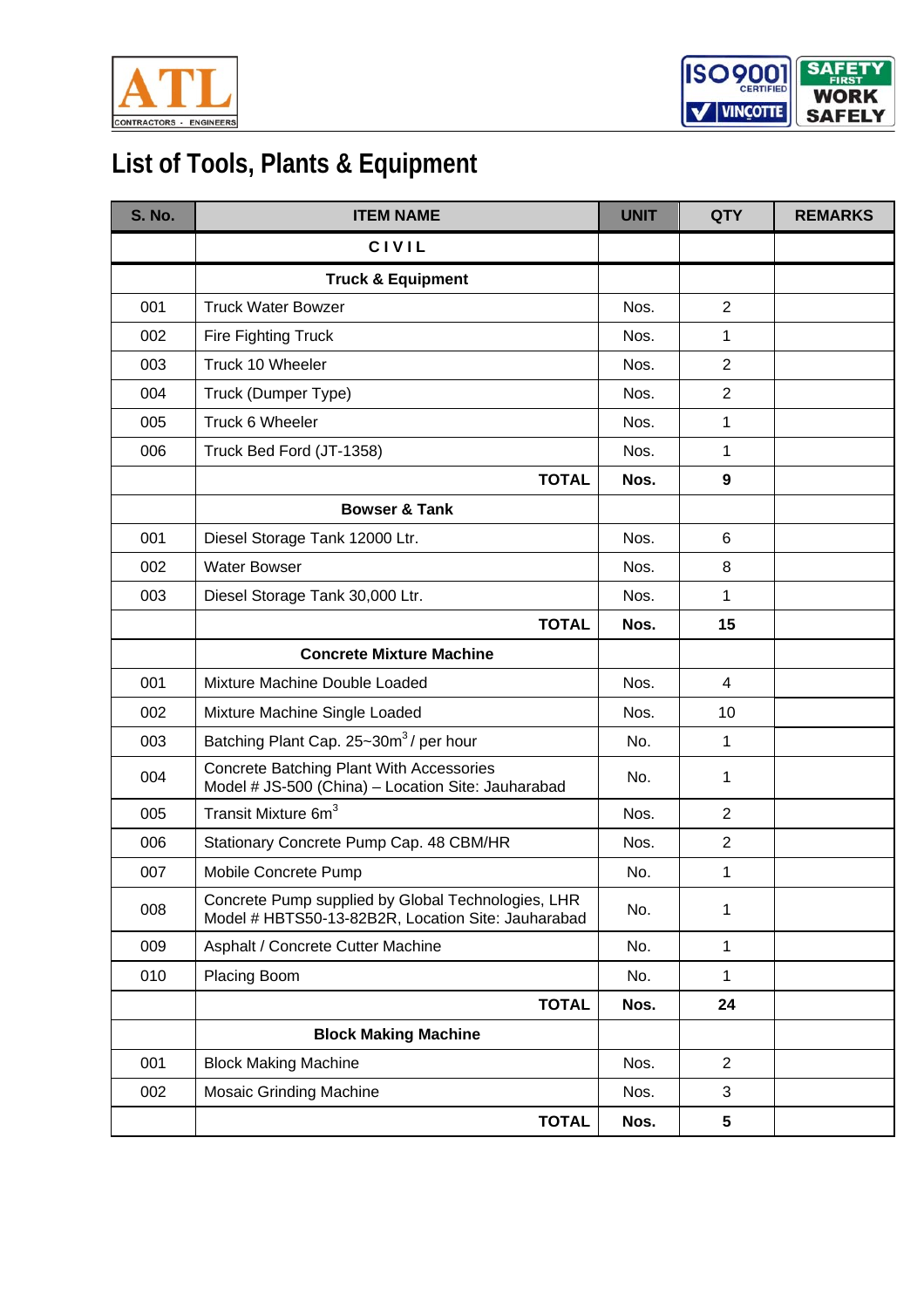

ISO<sub>9001</sub> **SAFE** WORK V | VINCOTTE **SAFELY** 

| <b>S. No.</b> | <b>ITEM NAME</b>                              | <b>UNIT</b> | <b>QTY</b>     | <b>REMARKS</b> |
|---------------|-----------------------------------------------|-------------|----------------|----------------|
|               | <b>Road Roller</b>                            |             |                |                |
| 001           | Road Roller 10 Ton (Ingram)                   | Nos.        | 2              |                |
| 002           | Road Roller 4 Ton (China)                     | Nos.        | 1              |                |
| 003           | Road Roller 2.5 Ton (Sakai-TG 25)             | Nos.        | 1              |                |
| 004           | Road Roller 1.5 Ton (Yanmark, Hatz)           | Nos.        | $\overline{2}$ |                |
| 005           | Road Roller 1 Ton (Bomag / Hatz)              | Nos.        | $\overline{4}$ |                |
|               | <b>TOTAL</b>                                  | Nos.        | 10             |                |
|               | <b>Excavator</b>                              |             |                |                |
| 001           | Excavator with Hammer Jack / Chisel.          | Nos.        | $\overline{4}$ |                |
| 002           | Dumper                                        | Nos.        | 8              |                |
|               | <b>TOTAL</b>                                  | Nos.        | 12             |                |
|               | <b>Auto Level</b>                             |             |                |                |
| 001           | <b>Auto Level Various Models</b>              | Nos.        | 9              |                |
|               | <b>TOTAL</b>                                  | Nos.        | 9              |                |
|               | <b>Theodolite</b>                             |             |                |                |
| 001           | Theodolite various model                      | Nos.        | 6              |                |
|               | <b>TOTAL</b>                                  | Nos.        | $6\phantom{1}$ |                |
|               | <b>Total Station</b>                          |             |                |                |
| 001           | <b>Total Station CTS 705</b>                  | Nos.        | $\overline{2}$ |                |
|               | <b>TOTAL</b>                                  | Nos.        | $\mathbf{2}$   |                |
|               | <b>Plate Compactor</b>                        |             |                |                |
| 001           | Plate Compactor (Petrol)                      | Nos.        | 13             |                |
| 002           | Plate Compactor (Diesel)                      | Nos.        | $\overline{2}$ |                |
|               | <b>TOTAL</b>                                  | Nos.        | 15             |                |
|               | <b>Vibrator</b>                               |             |                |                |
| 001           | Vibrator (Petrol)                             | Nos.        | 14             |                |
| 002           | Vibrator (Electric)                           | Nos.        | $\overline{4}$ |                |
| 003           | Vibratory Roller (VV-100)                     | Nos.        | $\overline{4}$ |                |
| 004           | Jumping Compactor (Vibratory Plate Compactor) | Nos.        | 6              |                |
|               | <b>TOTAL</b>                                  | Nos.        | 28             |                |
|               | <b>Scaffolding Pipe</b>                       |             |                |                |
| 001           | Scaffolding Pipe various sizes with Joint etc | Rft.        | 400,000        | Approx.        |
|               | <b>TOTAL</b>                                  | Rft.        | 400,000        |                |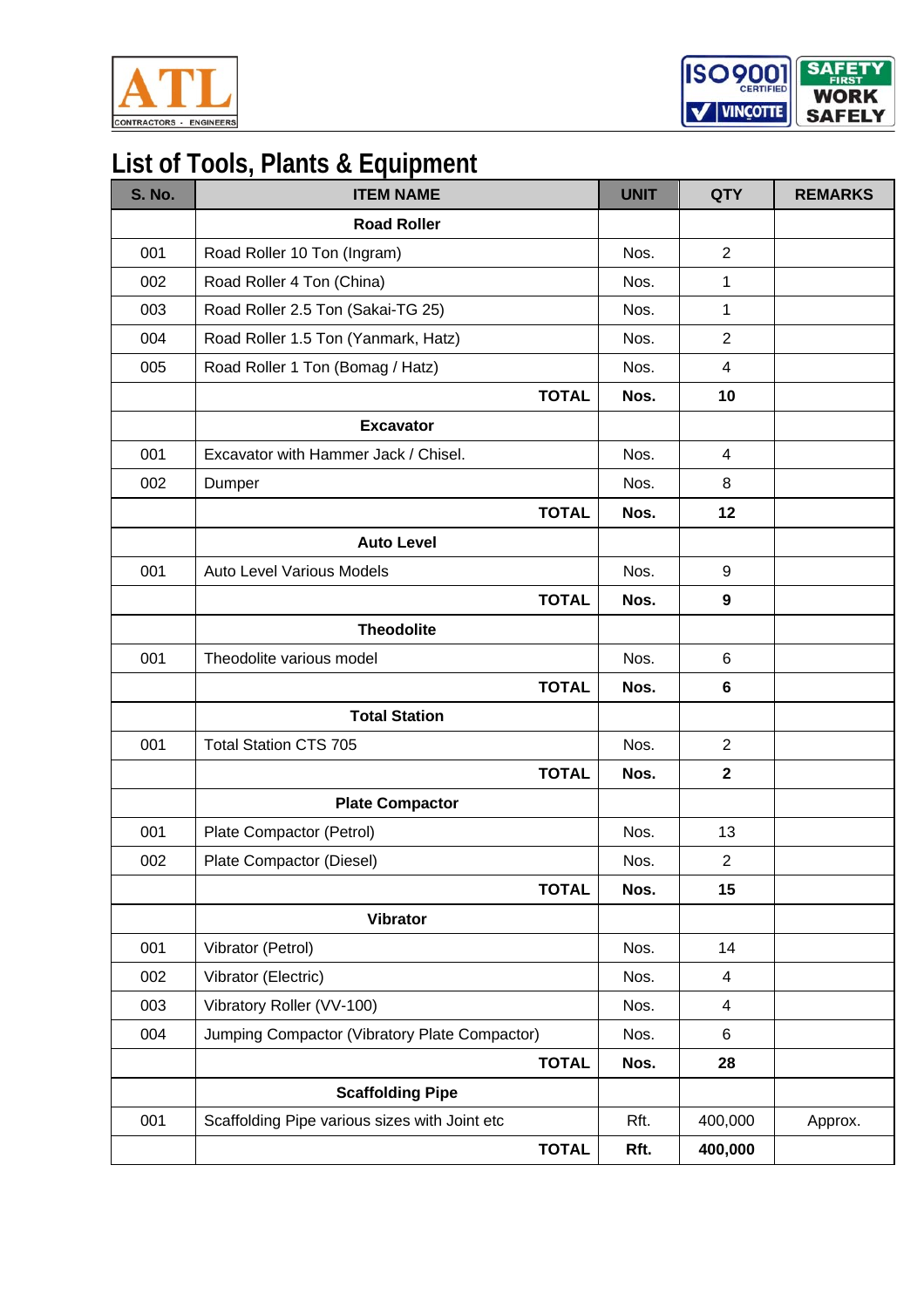



| <b>S. No.</b> | <b>ITEM NAME</b>                                          | <b>UNIT</b> | <b>QTY</b>     | <b>REMARKS</b> |
|---------------|-----------------------------------------------------------|-------------|----------------|----------------|
|               | <b>Dope Kettle</b>                                        |             |                |                |
| 001           | Dope Kettle                                               | Nos.        | 02             |                |
|               | <b>TOTAL</b>                                              | Nos.        | 02             |                |
|               | <b>Pipes (Plumbing Works)</b>                             |             |                |                |
| 001           | Pipe Vice                                                 | Nos.        | 10             |                |
| 002           | Pipe Threaded Die 1" To 4"                                | Lot         | $\mathbf{1}$   |                |
|               | <b>TOTAL</b>                                              |             | 11             |                |
|               | <b>Planks</b>                                             |             |                |                |
| 001           | Planks various sizes                                      | Nos.        | 4,000          | Approx.        |
|               | <b>TOTAL</b>                                              | Nos.        | 4,000          |                |
|               | <b>M.S. Shuttering Plate</b>                              |             |                |                |
| 001           | M.S. Shuttering Plate various sizes with all accessories. | Sq. Ft.     | 80,000         | Approx.        |
|               | <b>TOTAL</b>                                              | Sq. Ft.     | 80,000         |                |
|               | <b>X-Ray Detector</b>                                     |             |                |                |
| 001           | Fault Detector X-Ray                                      | Set         | $\mathbf{1}$   |                |
|               | <b>TOTAL</b>                                              | <b>Set</b>  | 1              |                |
|               | <b>Steel Bar Cutter / Bender</b>                          |             |                |                |
| 001           | Steel Bar Cutter 6mm to 40mm dia bar                      | Set         | 1              |                |
| 002           | Steel Bar Bender 6mm to 40mm dia bar                      | Set         | 1              |                |
|               | <b>TOTAL</b>                                              | <b>Set</b>  | $\mathbf 2$    |                |
|               | <b>Container</b>                                          |             |                |                |
| 001           | Office Container fully furnished 20'                      | Nos.        | 25             |                |
| 002           | Store Container 40 Ft                                     | Nos.        | $\overline{2}$ |                |
| 003           | Store Container 20 Ft                                     | Nos.        | 17             |                |
| 004           | Office Container 13 Ft                                    | Nos.        | $\overline{4}$ |                |
| 005           | Store Container 13 Ft                                     | Nos.        | 8              |                |
|               | <b>TOTAL</b>                                              | Nos.        | 56             |                |
|               | Car / JEEPs                                               |             |                |                |
| 001           | $Jeep-4WD$                                                | Nos.        | 2              |                |
| 002           | Cable Car                                                 | Nos.        | 2              |                |
|               | <b>TOTAL</b>                                              | Nos.        | $\mathbf 2$    |                |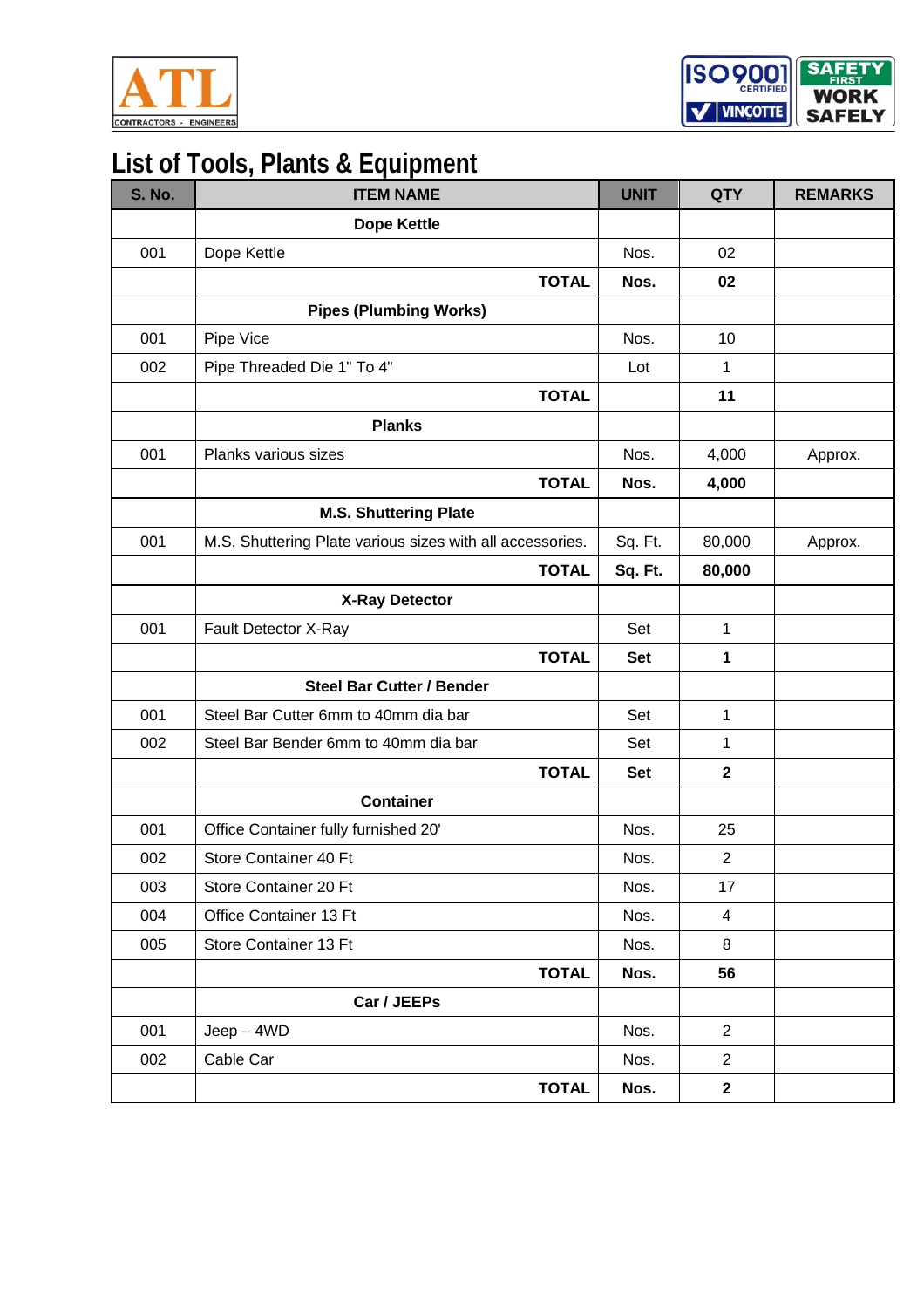



| <b>S. No.</b> | <b>ITEM NAME</b>                                     | <b>UNIT</b> | <b>QTY</b>     | <b>REMARKS</b> |
|---------------|------------------------------------------------------|-------------|----------------|----------------|
|               | <b>Graders / Bulldozer</b>                           |             |                |                |
| 001           | Graders with all accessories                         | <b>No</b>   | 1              | ☆              |
| 002           | Front Blade - Bulldozer                              | No          | 1              | ☆              |
|               | <b>TOTAL</b>                                         | No          | $\overline{2}$ |                |
|               | <b>Lifting Machine</b>                               |             |                |                |
| 001           | Concrete Lifting Machine with Engine (Ford)          | Nos.        | 4              |                |
|               | <b>TOTAL</b>                                         | Nos.        | 4              |                |
|               | <b>Hand Hoist</b>                                    |             |                |                |
| 001           | Hand Hoist various sizes                             | Nos.        | 20             |                |
|               | <b>TOTAL</b>                                         | Nos.        | 20             |                |
|               | <b>Equipment for Communication</b>                   |             |                |                |
| 001           | <b>Walkie Talkie</b>                                 | Lot         | 1              |                |
|               | <b>TOTAL</b>                                         | Lot         | 1              |                |
|               | <b>Interior Designing Work</b>                       |             |                |                |
| 001           | Interior Designing Wood Workshop with all equipments | No.         | 1              |                |
|               | <b>TOTAL</b>                                         | No.         | 1              |                |
|               | <b>Planer</b>                                        |             |                |                |
| 001           | Planer various sizes with accessories                | Nos.        | 5              |                |
|               | <b>TOTAL</b>                                         | Nos.        | 5              |                |

**By Third Party**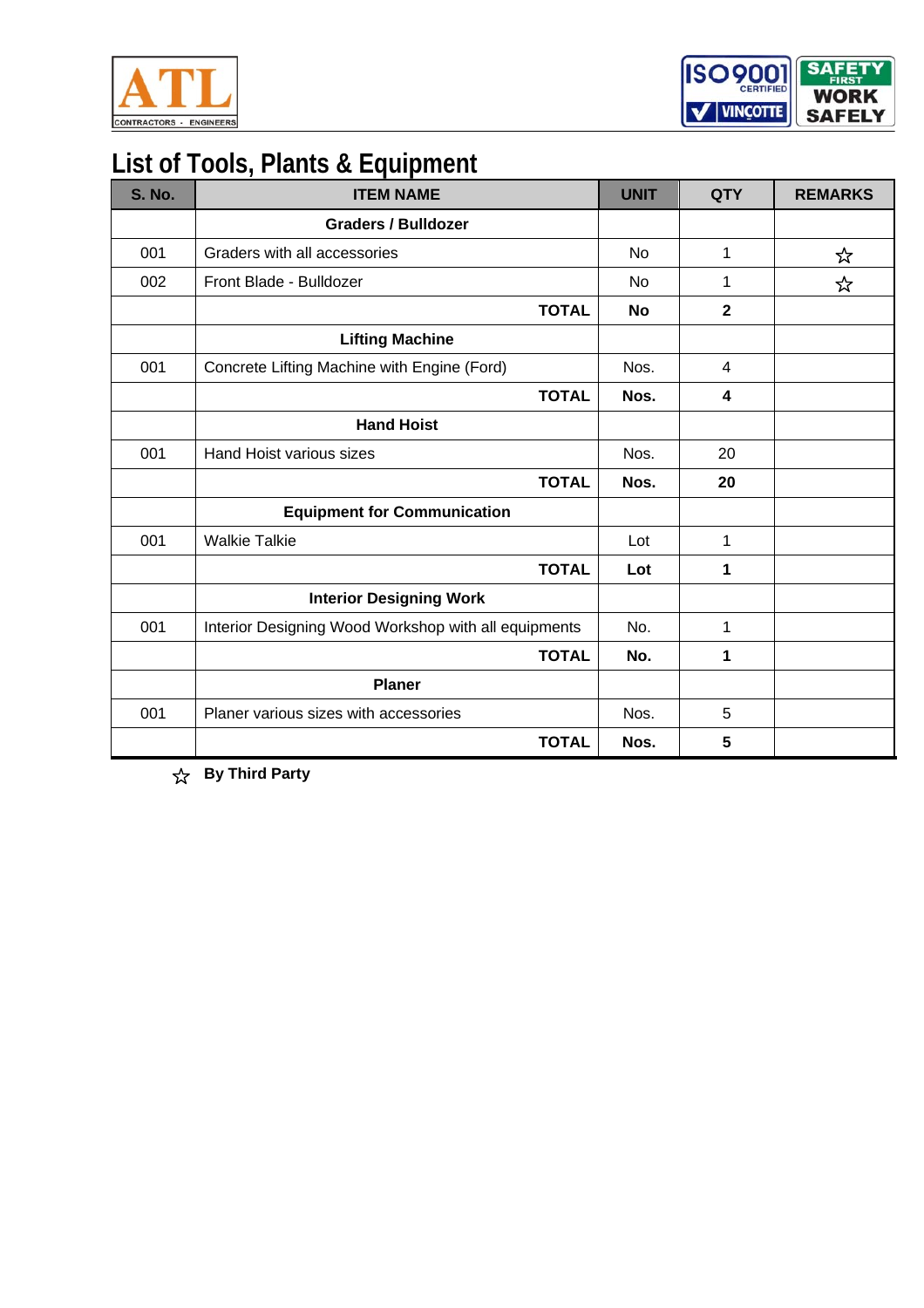

ISO<sub>9001</sub> **SAFE WORK** V VINCOTTE **SAFELY** 

| <b>S. No.</b> | <b>ITEM NAME</b>                                                                         | <b>UNIT</b> | <b>QTY</b>     | <b>REMARKS</b> |
|---------------|------------------------------------------------------------------------------------------|-------------|----------------|----------------|
|               | <b>ELECTRICAL &amp; INSTRUMENTATION</b>                                                  |             |                |                |
|               | <b>Power Generator</b>                                                                   |             |                |                |
| 001           | Power Generator 365 KVA                                                                  | Nos.        | $\mathbf{1}$   |                |
| 002           | Power Generator 250 KVA                                                                  | Nos.        | 1              |                |
| 003           | Power Generator 200 KVA                                                                  | Nos.        | 1              |                |
| 004           | Power Generator 185 KVA                                                                  | Nos.        | $\overline{4}$ |                |
| 005           | Power Generator 175 KVA                                                                  | Nos.        | 2              |                |
| 006           | Power Generator 150 KVA                                                                  | Nos.        | 2              |                |
| 007           | Power Generator 125 KVA                                                                  | Nos.        | 2              |                |
| 008           | Power Generator 100 KVA                                                                  | Nos.        | $\overline{2}$ |                |
| 009           | Power Generator 70 KVA                                                                   | Nos.        | $\overline{2}$ |                |
| 010           | Power Generator 60 KVA                                                                   | Nos.        | 3              |                |
| 011           | Power Generator 40 KVA                                                                   | Nos.        | 1              |                |
| 012           | Power Generator 37 KVA                                                                   | Nos.        | 1              |                |
| 013           | Power Generator 30 KVA                                                                   | Nos.        | 1              |                |
| 014           | Power Generator 25 KVA                                                                   | Nos.        | 6              |                |
| 015           | Power Generator 7.5 KVA                                                                  | Nos.        | 1              |                |
| 016           | Power Generator 6.5 KVA (Petrol) China<br>Model # JD9601EBT JF-420 - Location Site: Byco | Nos.        | 1              |                |
| 017           | Power Generator 4 KVA                                                                    | Nos.        | 1              |                |
| 018           | Power Generator 3 KVA                                                                    | Nos.        | 12             |                |
| 019           | Power Generator 2.5 KVA                                                                  | Nos.        | 2              |                |
| 020           | Power Generator from 2.2 KVA to 1 KVA                                                    | Nos.        | 20             |                |
|               | <b>TOTAL</b>                                                                             | Nos.        | 66             |                |
|               | <b>Grinder</b>                                                                           |             |                |                |
| 001           | Electric Grinder 4" Dewalt                                                               | Nos.        | 44             |                |
| 002           | Electric Grinder 5" Dewalt                                                               | Nos.        | 67             |                |
| 003           | Electric Grinder 9" (Dewalt)                                                             | Nos.        | 55             |                |
| 004           | Electric Pencil Grinder 1/4"                                                             | Nos.        | 9              |                |
| 005           | Electric Grinder 7" Dewalt                                                               | Nos.        | $\overline{2}$ |                |
| 006           | Electric Grinder 4" Hilti                                                                | Nos.        | 2              |                |
| 007           | Electric Grinder 5" B/D                                                                  | Nos.        | $\mathbf{1}$   |                |
| 008           | Electric Grinder 9" B/D                                                                  | Nos.        | 5              |                |
| 009           | Electric Grinder 9" Hitachi                                                              | Nos.        | 3              |                |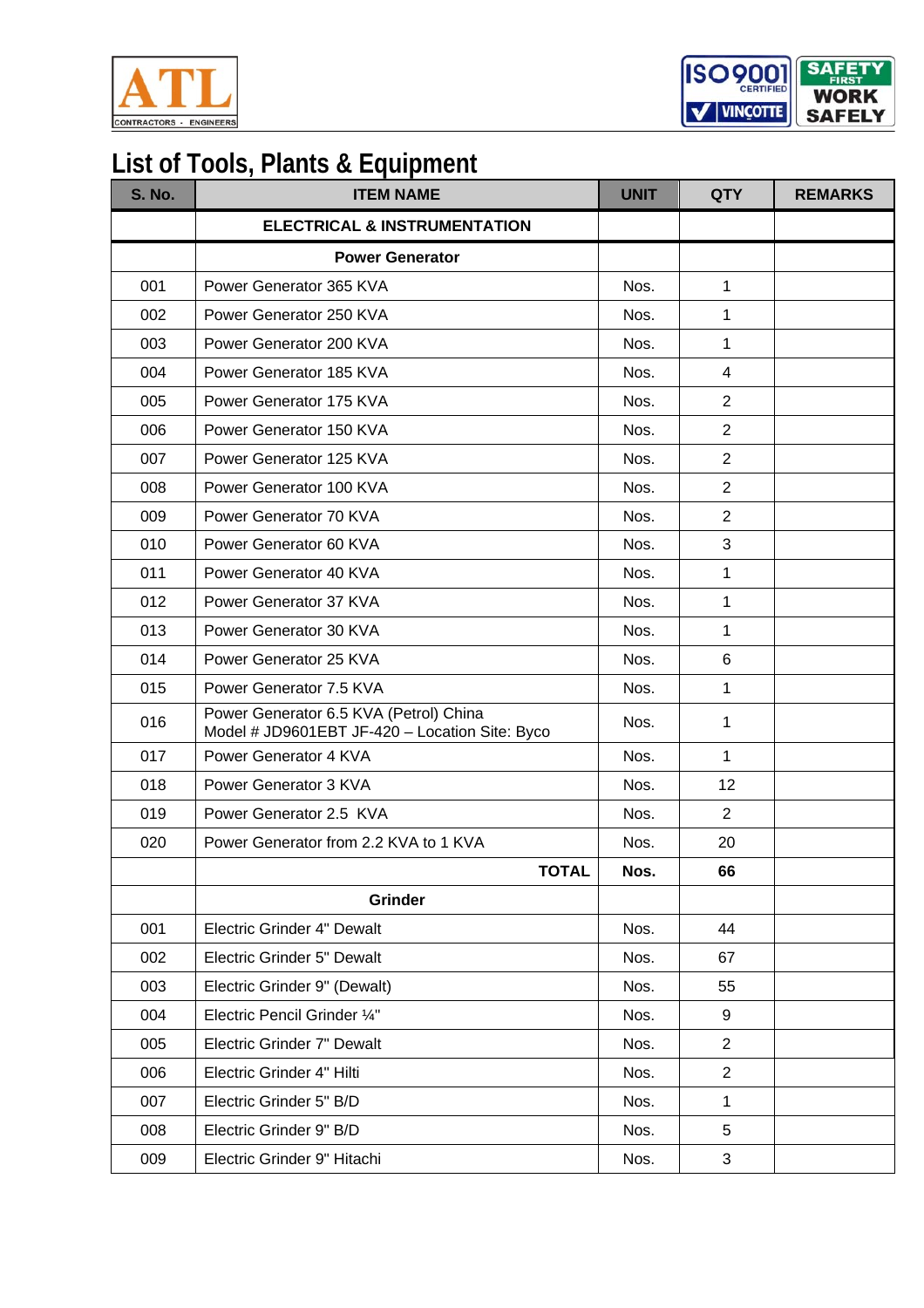



| <b>S. No.</b> | <b>ITEM NAME</b>                        | <b>UNIT</b> | <b>QTY</b> | <b>REMARKS</b> |
|---------------|-----------------------------------------|-------------|------------|----------------|
|               |                                         |             |            |                |
| 010           | Electric Grinder 5" Hilti               | Nos.        | 1          |                |
| 011           | Electric Grinder 9" Hilti               | Nos.        | 1          |                |
| 012           | Pneumatic Grinder various sizes 5" - 9" | Nos.        | 16         |                |
|               | <b>TOTAL</b>                            | Nos.        | 206        |                |
|               | <b>Distribution Panel</b>               |             |            |                |
| 001           | Main Electric Panel                     | Nos.        | 48         |                |
| 002           | <b>Distribution Board</b>               | Lot         | Lot        |                |
|               | <b>TOTAL</b>                            | Nos.        | 48         |                |
|               | <b>Dedicator</b>                        |             |            |                |
| 001           | Oven Electric                           | Nos.        | 10         |                |
| 002           | <b>Desiccators Small</b>                | Nos.        | 100        |                |
|               | <b>TOTAL</b>                            | Nos.        | 110        |                |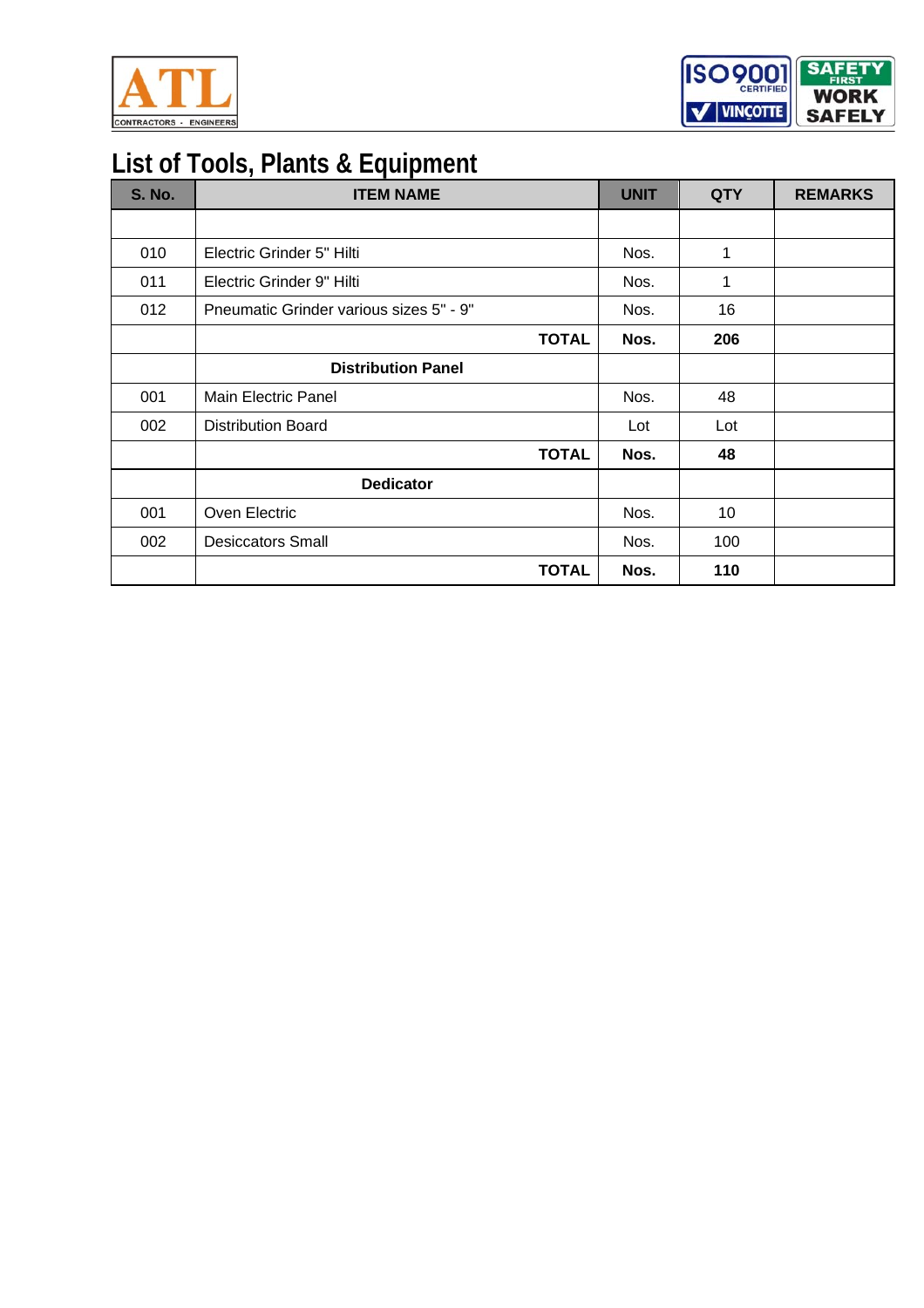

ISO 9001 **SAFE WORK** V VINCOTTE **SAFELY** 

## **List of Testing Instruments - Electrical**

| <b>S. NO.</b> | <b>INSTRUMENTS</b>                                       | <b>CAPACITY</b> | <b>MAKE</b>      | <b>COUNTRY OF</b><br><b>ORIGIN</b> |
|---------------|----------------------------------------------------------|-----------------|------------------|------------------------------------|
| 001           | <b>Multi-Meters</b>                                      | uA - mA         | Sanwa            | Japan                              |
| 002           |                                                          | Standard        | Sanwa            | Sanwa                              |
| 003           | <b>Earth Resistance Testers</b>                          | Standard        | Sanwa            | Sanwa                              |
| 004           | <b>Static Mugger</b>                                     | 5 KV            | Kyoritsu         | Japan                              |
| 005           | <b>Static Mugger</b>                                     | <b>10 KV</b>    | Kyoritsu         | Japan                              |
| 006           | <b>Rotary Mugger</b>                                     | 5 KV            | <b>Siemens</b>   | German                             |
| 007           | <b>Phase Rotation Meter</b>                              | Standard        | Kyoritsu         | Japan                              |
| 008           | Tong Tester DC                                           | Standard        | Kyoritsu         | Japan                              |
| 009           | <b>Tong Tester Digital</b>                               | Standard        | Kyoritsu         | Japan                              |
| 010           | Secondary Injection Set                                  | 50 A            |                  | Local                              |
| 011           | Secondary Injection Set                                  | 25 A            | Siemens          | German                             |
| 012           | 3 - phase Auto Transformer                               | 10 A, 0-250 V   | China            | China                              |
| 013           | 1 - phase Auto Transformer                               | 10 A, 0-250 V   | China            | China                              |
| 014           | DC - Power Supply                                        | $0 - 48 V$      |                  | Local                              |
| 015           | <b>Digital Timer</b>                                     | 0 - 999 Sec     | <b>Siemens</b>   | German                             |
| 016           | Oscilloscope                                             | <b>100 MHz</b>  | <b>Tektronix</b> | American                           |
| 017           | Oscilloscope                                             | 10 MHz          | <b>DW</b>        | Taiwan                             |
| 018           | PT 100 Simulator                                         | 0 - 2000 Ohms   | Siemens          | German                             |
| 019           | mA - mV Injector                                         | 0 - 20 mA, 10V  |                  | American                           |
| 020           | <b>Battery Boxes</b>                                     | $0 - 18 V$      |                  | Local                              |
| 021           | Bridge meter                                             | u-Ohm -- K-Ohm  | <b>Siemens</b>   | German                             |
| 022           | Digital Temperature meter                                | $0 - 1600C$     | Kyoritsu         | Japan                              |
| 023           | Clips, leads, connector                                  | -----           | -----            | -----                              |
| 024           | Electronic Repair Laboratory set up at<br>Karachi Centre |                 |                  |                                    |
| 025           | Process Calibrator                                       | Full Range      | <b>PROVA</b>     | Taiwan                             |
| 026           | <b>Digital Test Gauge</b>                                | Full Range      | Crystal          | <b>USA</b>                         |
| 027           | Analog Test Gauge                                        | Full Range      | Wika             | German                             |
| 028           | <b>Pressure Tester</b>                                   | 0 - 700 Bar     | Crystal          | <b>USA</b>                         |
| 029           | Hand Pump                                                | 0 - 100 Bar     | -----            | Taiwan                             |
| 030           | Logic Probe                                              |                 |                  | Taiwan                             |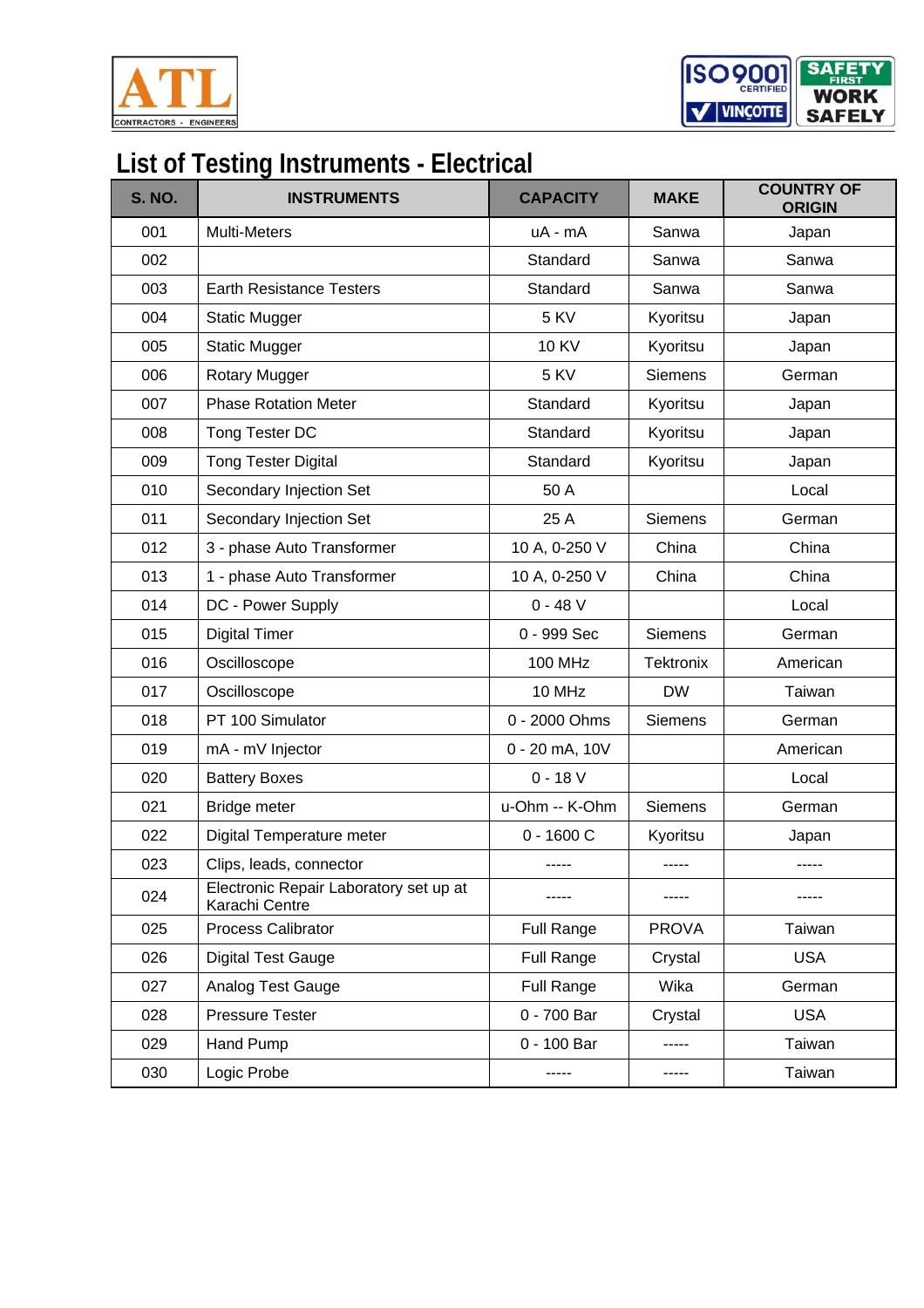



# **List of Erection / Installation Equipment & Tools - Electrical**

| S. NO. | <b>INSTRUMENTS</b>                |     | <b>QTY</b> | <b>CAPACITY</b>        | <b>MAKE</b> | <b>COUNTRY</b><br><b>OF ORIGIN</b> |
|--------|-----------------------------------|-----|------------|------------------------|-------------|------------------------------------|
| 001    | Bus bar bender (Hydraulic)        | 03  | Nos.       | Up to 12 mm            | Local       |                                    |
| 002    | Pipe Bender (Hydraulic)           | 01  | Nos.       | Up to 3"               |             |                                    |
| 003    | <b>Circular Pipe Cutter</b>       | 06  | Nos.       | Up to 2"               | China       | China                              |
| 004    | Spot Welding Machine              | 01  | Nos.       | Up to 2 mm             | Local       | Local                              |
| 005    | Power Hacksaw                     | 01  | Nos.       | 18" blade              |             | England                            |
| 006    | Cable Jacks                       | 08  | Nos.       | 15 Tons                | Local       | Local                              |
| 007    | <b>Cable Rollers</b>              | 200 | Nos.       | Up to 500<br>mm        | Local       | Local                              |
| 008    | <b>Hydraulic Crimping Pliers</b>  | 12  | Nos.       | Up to 300<br>mm        | <b>NOVA</b> | German                             |
| 009    | <b>Mechanical Crimping Pliers</b> | 02  | Nos.       | <b>Up to 185</b><br>mm | Anchor      | German                             |
| 010    | <b>Mechanical Cable Cutter</b>    | 06  | Nos.       | <b>Up to 120</b><br>mm | Anchor      | German                             |
| 011    | <b>Electrician Tool Boxes</b>     | 30  | Nos.       | Various                | Imported    | Various                            |
| 012    | <b>Fitter Tool Boxes</b>          | 30  | Nos.       | Various                | Imported    | Various                            |
| 013    | <b>Switchgear Tool Boxes</b>      | 06  | Nos.       | Various                | Imported    | Various                            |
| 014    | <b>Sleeves Punch Pliers</b>       | 12  | Nos.       | Up to 10 mm            | Imported    | German                             |
| 015    | Motorized Cable Pulling Winches   | 02  | Nos.       |                        | Local       | Local                              |
| 016    | Hot Air Gun                       | 02  | Nos.       | 1500 Watts             | China       | China                              |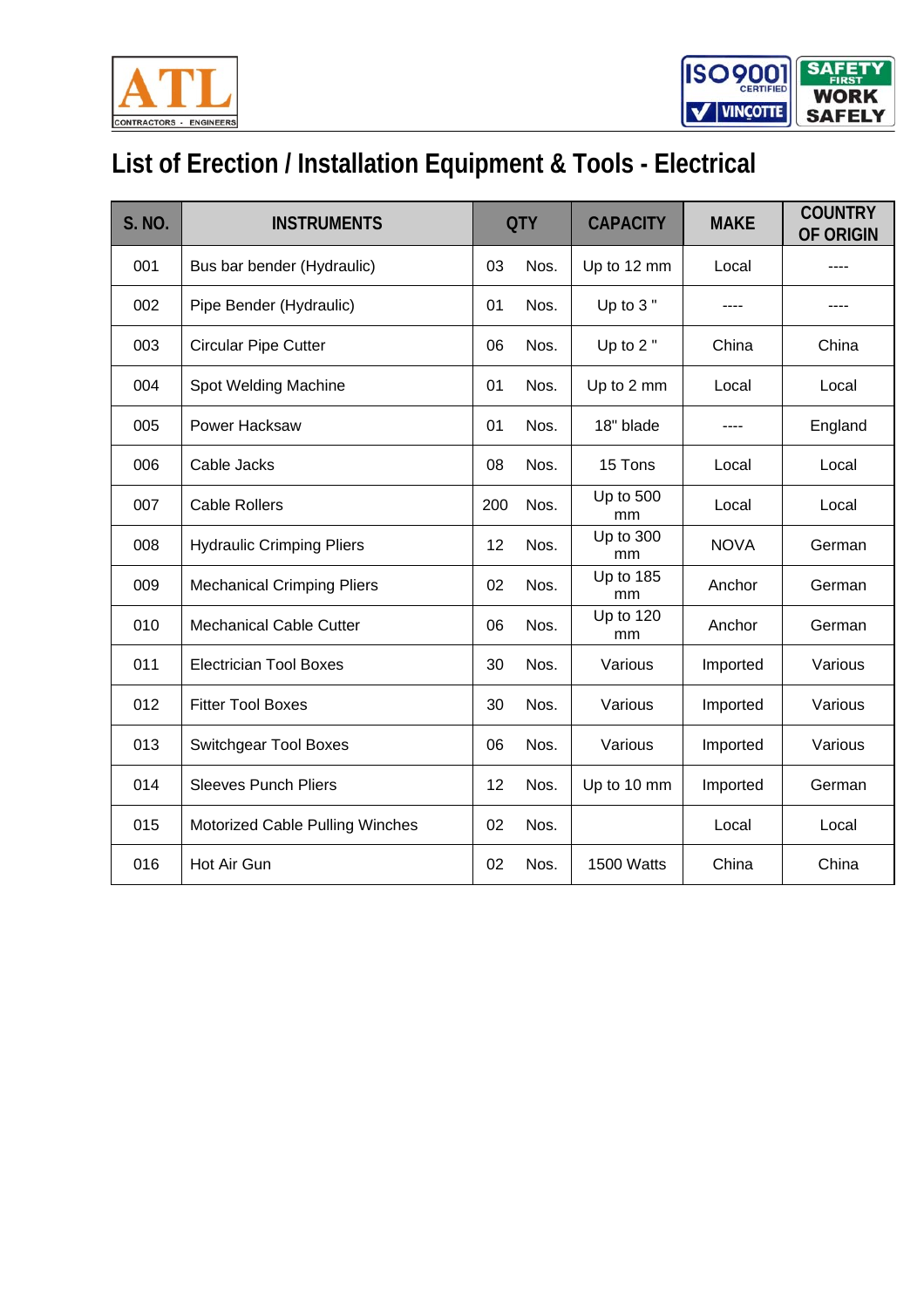



## **List of Vehicle**

| <b>S. No.</b> | <b>ITEM NAME</b>             | <b>UNIT</b> | <b>QTY</b>   | <b>REMARKS</b> |
|---------------|------------------------------|-------------|--------------|----------------|
|               | Hi Roof Suzuki               |             |              |                |
| 001           | Hi-Roof Suzuki CNG (CN-5687) | Nos.        | $\mathbf{1}$ |                |
| 002           | Hi-Roof Suzuki CNG (Ck-9382) | Nos.        | $\mathbf{1}$ |                |
| 003           | Hi-Roof Suzuki CNG (Ck-1052) | Nos.        | $\mathbf{1}$ |                |
| 004           | Hi-Roof Suzuki CNG (CK-7005) | Nos.        | $\mathbf{1}$ |                |
| 005           | Hi-Roof Suzuki CNG (CN-5686) | Nos.        | $\mathbf{1}$ |                |
| 006           | Hi-Roof Suzuki CNG (CS-3122) | Nos.        | $\mathbf 1$  |                |
| 007           | Hi-Roof Suzuki CNG (CK-7386) | Nos.        | $\mathbf{1}$ |                |
| 008           | Hi-Roof Suzuki CNG (CS-5478) | Nos.        | $\mathbf{1}$ |                |
| 009           | Hi-Roof Suzuki CNG (CS-5643) | Nos.        | 1            |                |
| 010           | Hi-Roof Suzuki CNG (CN-5688) | Nos.        | $\mathbf{1}$ |                |
|               | <b>TOTAL</b>                 | Nos.        | 10           |                |
|               | <b>Shahzore</b>              |             |              |                |
| 001           | Shahzore (KK-6189)           | Nos.        | $\mathbf{1}$ |                |
| 002           | Shahzore (KQ-0238)           | Nos.        | $\mathbf 1$  |                |
| 003           | Shahzore (KQ-1284)           | Nos.        | $\mathbf{1}$ |                |
| 004           | Shahzore (KN-4306)           | Nos.        | $\mathbf{1}$ |                |
| 005           | Shahzore (KN-4357)           | Nos.        | $\mathbf{1}$ |                |
| 006           | Shahzore (KH-2589)           | Nos.        | $\mathbf{1}$ |                |
| 007           | Shahzore (KH-5881)           | Nos.        | $\mathbf{1}$ |                |
| 008           | Shahzore (KN-4258)           | Nos.        | 1            |                |
| 009           | Shahzore (KP-2136)           | Nos.        | $\mathbf{1}$ |                |
| 010           | Shahzore (KP-2137)           | Nos.        | $\mathbf{1}$ |                |
| 011           | Toyota HIACE (CP-7617)       | Nos.        | $\mathbf{1}$ |                |
| 012           | Mitsubishi Van (CJ-2663)     | Nos.        | $\mathbf{1}$ |                |
|               | <b>TOTAL</b>                 | Nos.        | 12           |                |
|               | <b>Kia Ceres</b>             |             |              |                |
| 001           | Kia Ceres (KG-5330)          | Nos.        | $\mathbf{1}$ |                |
| 002           | Kia Ceres (KG-8468)          | Nos.        | $\mathbf{1}$ |                |
| 003           | Kia Ceres (CP-5124)          | Nos.        | $\mathbf{1}$ |                |
|               | <b>TOTAL</b>                 | Nos.        | $\mathbf{3}$ |                |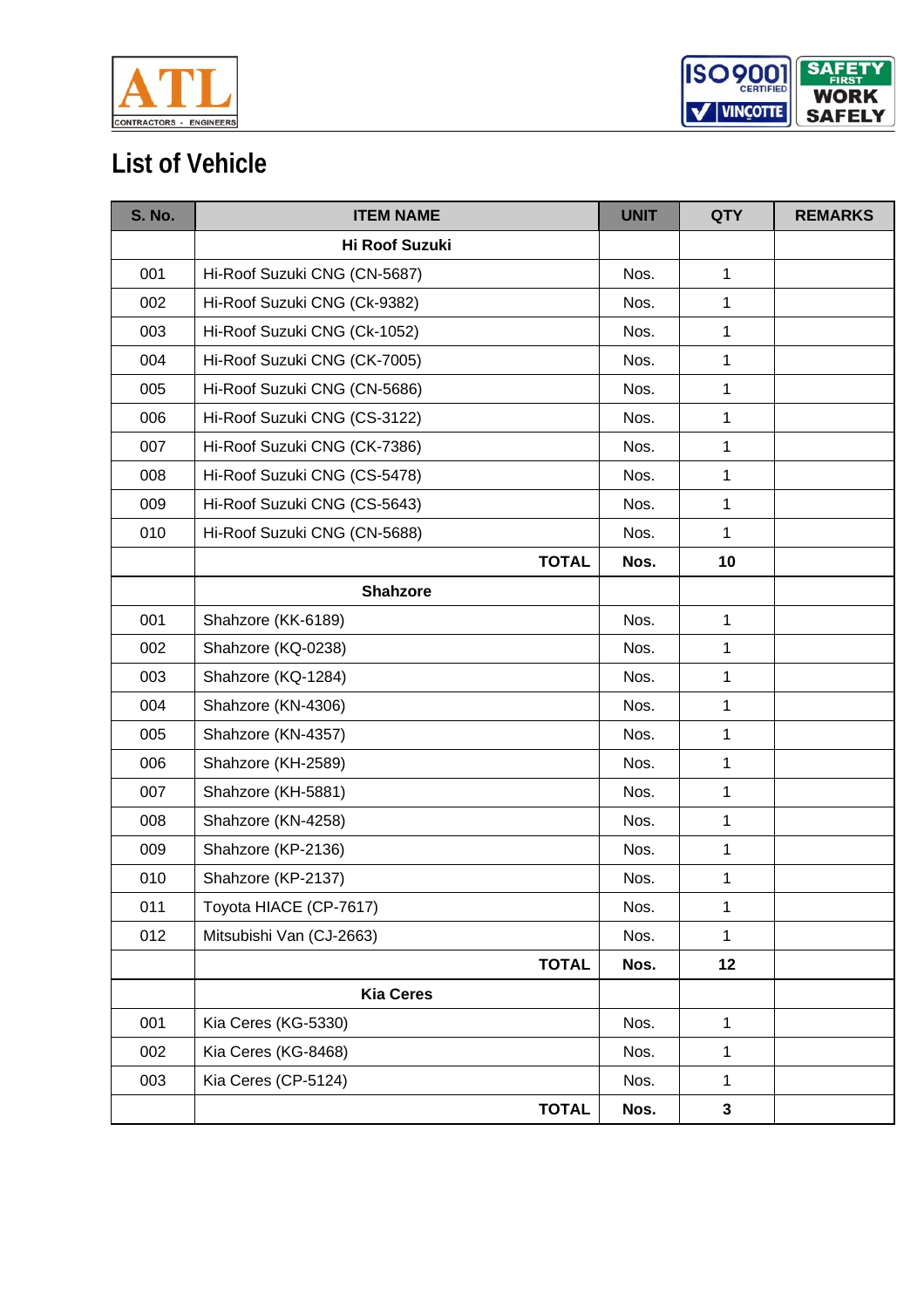



## **List of Vehicle**

| <b>S. No.</b> | <b>ITEM NAME</b>                                                                                              | <b>UNIT</b> | <b>QTY</b>       | <b>REMARKS</b> |
|---------------|---------------------------------------------------------------------------------------------------------------|-------------|------------------|----------------|
|               | Car                                                                                                           |             |                  |                |
| 001           | Car Honda Accord (AJM-970)                                                                                    | Nos.        | 1                |                |
| 002           | Car Honda City (AJN-109)                                                                                      | Nos.        | 1                |                |
| 003           | Car Lancer Saloon (AHQ-560)                                                                                   | Nos.        | 1                |                |
| 004           | Car Toyota Premio (ANH-331)                                                                                   | Nos.        | 1                |                |
| 005           | Car Honda City (ADE-874)                                                                                      | Nos.        | 1                |                |
| 006           | Car Suzuki Cultus (ANB-228)                                                                                   | Nos.        | 1                |                |
| 007           | Car Suzuki Cultus (ACV-775) W/CNG                                                                             | Nos.        | 1                |                |
| 008           | Car Honda City (ADC-399)                                                                                      | Nos.        | 1                |                |
| 009           | Car Suzuki Khyber (ACJ-633)                                                                                   | Nos.        | $\mathbf{1}$     |                |
| 010           | Motor Cycle (RNC-5738)                                                                                        | Nos.        | 1                |                |
| 011           | Double Door (Gonow) KR-0380                                                                                   | Nos.        | 1                |                |
| 012           | Double Door (Gonow) KR-0390                                                                                   | Nos.        | 1                |                |
| 013           | Toyota Corolla AUT-464                                                                                        | Nos.        | 1                |                |
| 014           | Toyota Corolla GLI (ASX-794)                                                                                  | Nos.        | 1                |                |
| 015           | Car Suzuki Cultus (AKB-412)                                                                                   | Nos.        | 1                |                |
|               | <b>TOTAL</b>                                                                                                  | Nos.        | 15               |                |
|               | <b>Tractor</b>                                                                                                |             |                  |                |
| 001           | Tractor (LY-1942) with Trolley, Bucket, Blade front &<br>Rear Complete unit.                                  | Nos.        | 1                |                |
| 002           | Tractor (T-2416) with Trolley, Bucket, Blade front &<br>Rear Complete unit.                                   | Nos.        | 1                |                |
| 003           | Tractor (T-1868) with Trolley, Bucket, Blade front &<br>Rear Complete unit.                                   | Nos.        | 1                |                |
| 004           | Tractor (SK-5490) with Trolley, Bucket, Blade front &<br>Rear Complete unit.                                  | Nos.        | 1                |                |
| 005           | Tractor (SAC-6726) with Trolley, Bucket, Blade front &<br>Rear Complete unit.                                 | Nos.        | 1                |                |
| 006           | Tractor (EX-1771) with Trolley, Bucket, Blade front &<br>Rear Complete unit.                                  | Nos.        | 1                |                |
| 007           | Tractor (T-4458) with Trolley, Bucket, Blade front &<br>Rear Complete unit.                                   | Nos.        | 1                |                |
| 008           | Tractor (KJ-2505) - (New) Make Millat<br>Engine # 507881-X, Chassis # 71625/5/13<br>Location Site: Jauharabad | No.         | 1                |                |
| 009           | <b>Tractor Trailer</b>                                                                                        | Nos.        | 1                |                |
|               | <b>TOTAL</b>                                                                                                  | Nos.        | $\boldsymbol{9}$ |                |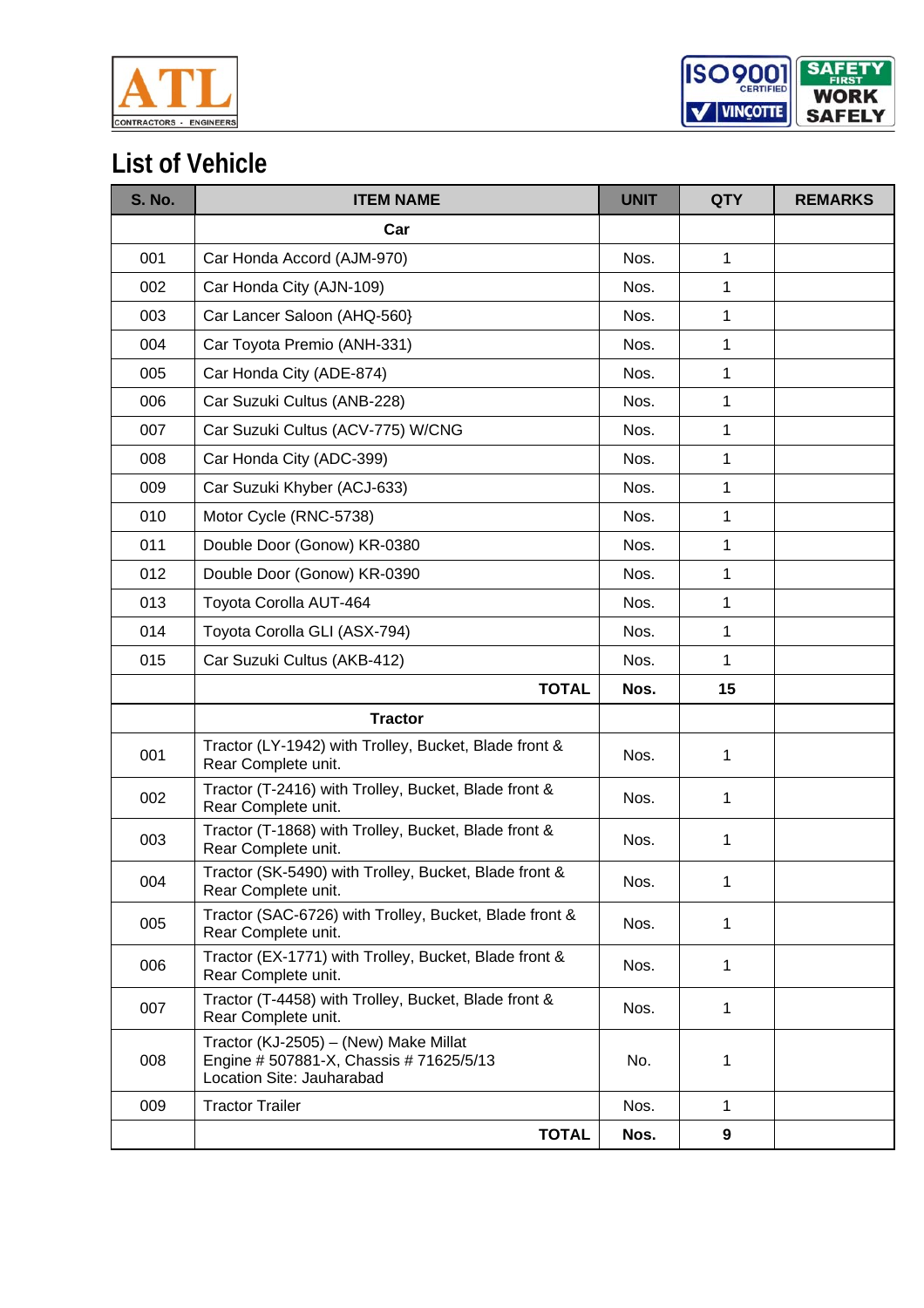



## **List of HSE Protective Equipment**

| <b>S. No.</b> | <b>ITEM NAME</b>                                               | <b>UNIT</b> | <b>QTY</b>       | <b>REMARKS</b> |
|---------------|----------------------------------------------------------------|-------------|------------------|----------------|
| 001           | Ambulance (Fully Equipped)                                     | Nos.        | $\overline{2}$   |                |
| 002           | Fire Extinguisher                                              | Lot         | Lot              |                |
| 003           | <b>First Aid Boxes</b>                                         | Lot         | Lot              |                |
| 004           | LLC - Meter                                                    | Set         | $\mathbf{1}$     |                |
| 005           | Safety Harness (Half / Full)                                   | Lot         | Lot              |                |
| 006           | Safety Signs (Various Types)                                   | Lot         | Lot              |                |
| 007           | <b>Fire Blanket</b>                                            | Lot         | Lot              |                |
| 008           | Safety Siren                                                   | Lot         | Lot              |                |
| 009           | <b>Barrication Tape</b>                                        | Lot         | Lot              |                |
| 010           | Spectacles                                                     | Lot         | Lot              |                |
| 011           | Ear Plug                                                       | Lot         | Lot              |                |
| 012           | Ear Muff                                                       | Lot         | Lot              |                |
| 013           | Dust Mask                                                      | Lot         | Lot              |                |
| 014           | <b>Filter Mask</b>                                             | Lot         | Lot              |                |
| 015           | Organic Mask                                                   | Lot         | Lot              |                |
| 016           | <b>Face Shield</b>                                             | Lot         | Lot              |                |
| 017           | <b>Welding Shield</b>                                          | Lot         | Lot              |                |
| 018           | Pvc Suit / Pvc Suit with Hood                                  | Lot         | Lot              |                |
| 019           | Rain Suit                                                      | Lot         | Lot              |                |
| 020           | Sand Blasting Hood                                             | Lot         | Lot              |                |
| 021           | <b>Safety Helmets</b>                                          | Lot         | Lot              |                |
| 022           | Life Jackets                                                   | Lot         | Lot              |                |
| 023           | Hand Gloves (Cotton / Leather / PVC / Antistatic /<br>Welding) | Lot         | Lot              |                |
| 024           | Eyes Safety Goggles / Splash Goggles                           | Lot         | Lot              |                |
| 025           | Jem Suit for Close Area                                        | Lot         | Lot              |                |
| 026           | Safety Shoes Antistatic                                        | Lot         | Lot              |                |
| 027           | <b>Gum Boot</b>                                                | Lot         | Lot              |                |
|               | <b>MAGNETIC PARTICLE INSPECTION</b>                            |             |                  |                |
| 001           | M.P.I YOKE.                                                    | No.         | $\mathbf{1}$     | ☆              |
| 002           | <b>BLACK LIGHT.</b>                                            | No.         | $\mathbf 1$      | ☆              |
|               | <b>TOTAL</b>                                                   | Nos.        | $\boldsymbol{2}$ |                |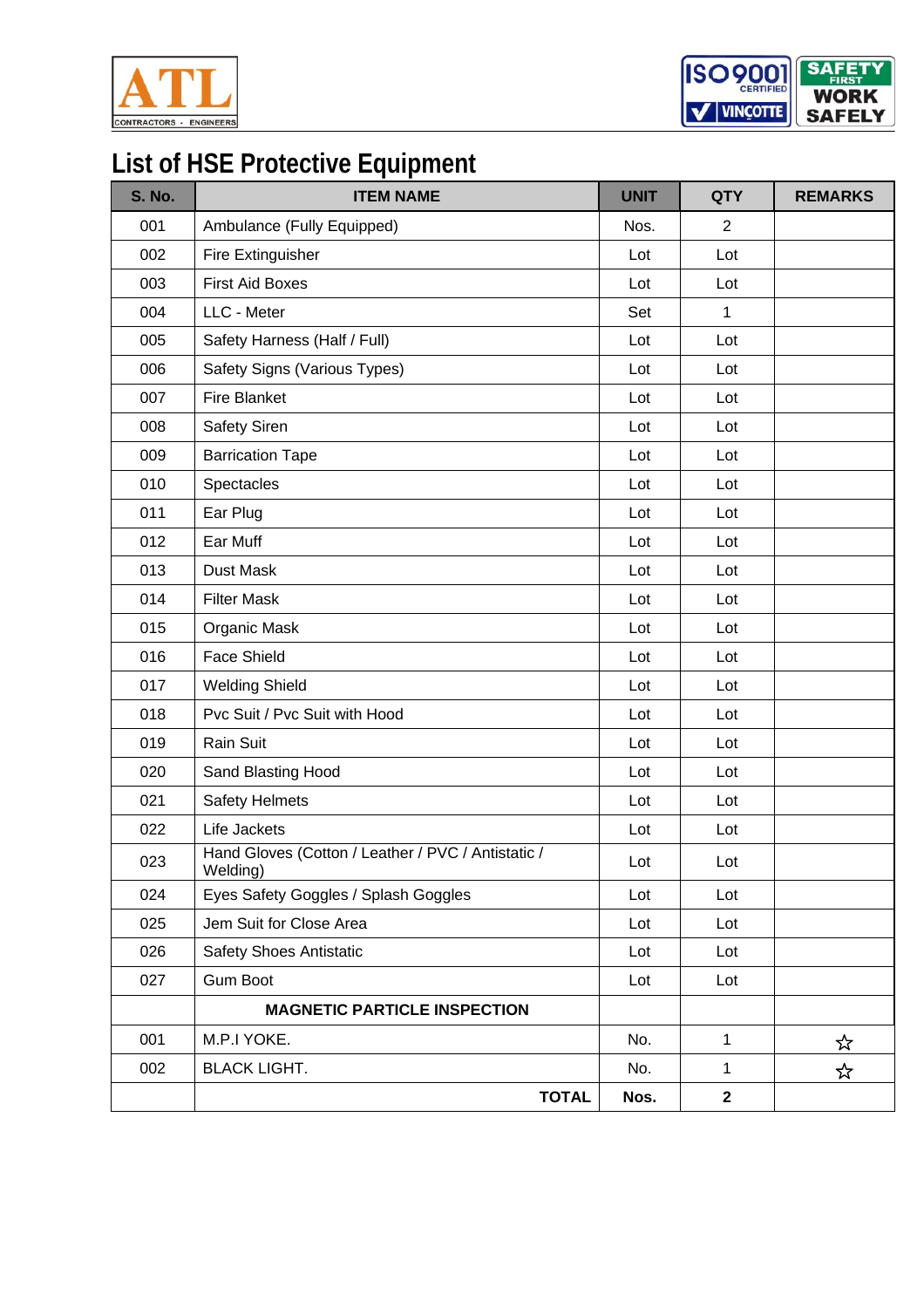

**SAFET** ISO<sub>2001</sub> **WORK** V VINCOTTE **SAFELY** 

### **List of NDT Equipment**

| <b>S. No.</b> | <b>ITEM NAME</b>                                                         | <b>UNIT</b> | <b>QTY</b>   | <b>REMARKS</b> |
|---------------|--------------------------------------------------------------------------|-------------|--------------|----------------|
|               | <b>RADIOGRAPHIC EQUIPMENT</b>                                            |             |              |                |
| 001           | 660 TECH OPPS CAMERA (REMOTE CONTROL).                                   | No.         | 1            | ☆              |
| 002           | ISOTOPE CAMERA (BUCKET TYPE)                                             | No.         | 1            | ☆              |
| 003           | IR 192 SOURCES.                                                          | No.         | 1            | ☆              |
| 004           | FILM VIEWER.                                                             | No.         | 1            | ☆              |
| 005           | LEAD SCREEN WITH CASSETTES.                                              | No.         | 1            | ☆              |
| 006           | PROCESSING TANKS.                                                        | No.         | 1            | ☆              |
| 007           | <b>SAFE LIGHTS.</b>                                                      | No.         | 1            | ☆              |
| 008           | IMAGE QUALITY INDICATORS. (IQI)                                          | No.         | 1            | ☆              |
| 009           | <b>CHANNEL HANGERS.</b>                                                  | No.         | $\mathbf{1}$ | ☆              |
| 010           | DARK ROOM TIMER ALARM.                                                   | No.         | 1            | ☆              |
| 011           | <b>EXPOSURE CALCULATORS.</b>                                             | No.         | 1            | ☆              |
|               | <b>TOTAL</b>                                                             | Nos.        | 11           |                |
|               | TANK VERTICALITY / PLUMBNESS & SETTLEMENT                                |             |              |                |
| 001           | THEODOLITE.                                                              | No.         | 1            | ☆              |
| 002           | <b>DUMPY LEVEL</b>                                                       | No.         | 1            | ☆              |
|               | <b>TOTAL</b>                                                             | Nos.        | $\mathbf{2}$ |                |
|               | <b>ULTRASONIC INSPECTION</b>                                             |             |              |                |
| 001           | STRESSTEL T-MIKE - E MADE IN USA<br>(Ultrasonic Digital Thickness Meter) | No.         | 1            | ☆              |
| 002           | TT-100 Made in China<br>(Ultrasonic Digital Thickness Meter)             | No.         | 1            | ☆              |
| 003           | ULTRA SONIC FLOW DETECTOION USL32                                        | No.         | 1            | ☆              |
|               | <b>TOTAL</b>                                                             | Nos.        | 3            |                |
|               | <b>CATHODIC INSPECTION</b>                                               |             |              |                |
| 001           | Holiday Detector. (Terrain)                                              | No.         | 1            | ☆              |
| 002           | Holiday Detector. (SPY)                                                  | No.         | 1            | ☆              |
|               | <b>TOTAL</b>                                                             | Nos.        | $\mathbf{2}$ |                |
|               | <b>VISUAL INSPECTION</b>                                                 |             |              |                |
| 001           | <b>WELD GUAGES</b>                                                       | No.         | 1            | ☆              |
| 002           | <b>TONG TESTERS</b>                                                      | No.         | 1            | ☆              |
| 003           | PIT GUAGES                                                               | No.         | 1            | ☆              |
|               | <b>TOTAL</b>                                                             | Nos.        | $\mathbf{3}$ |                |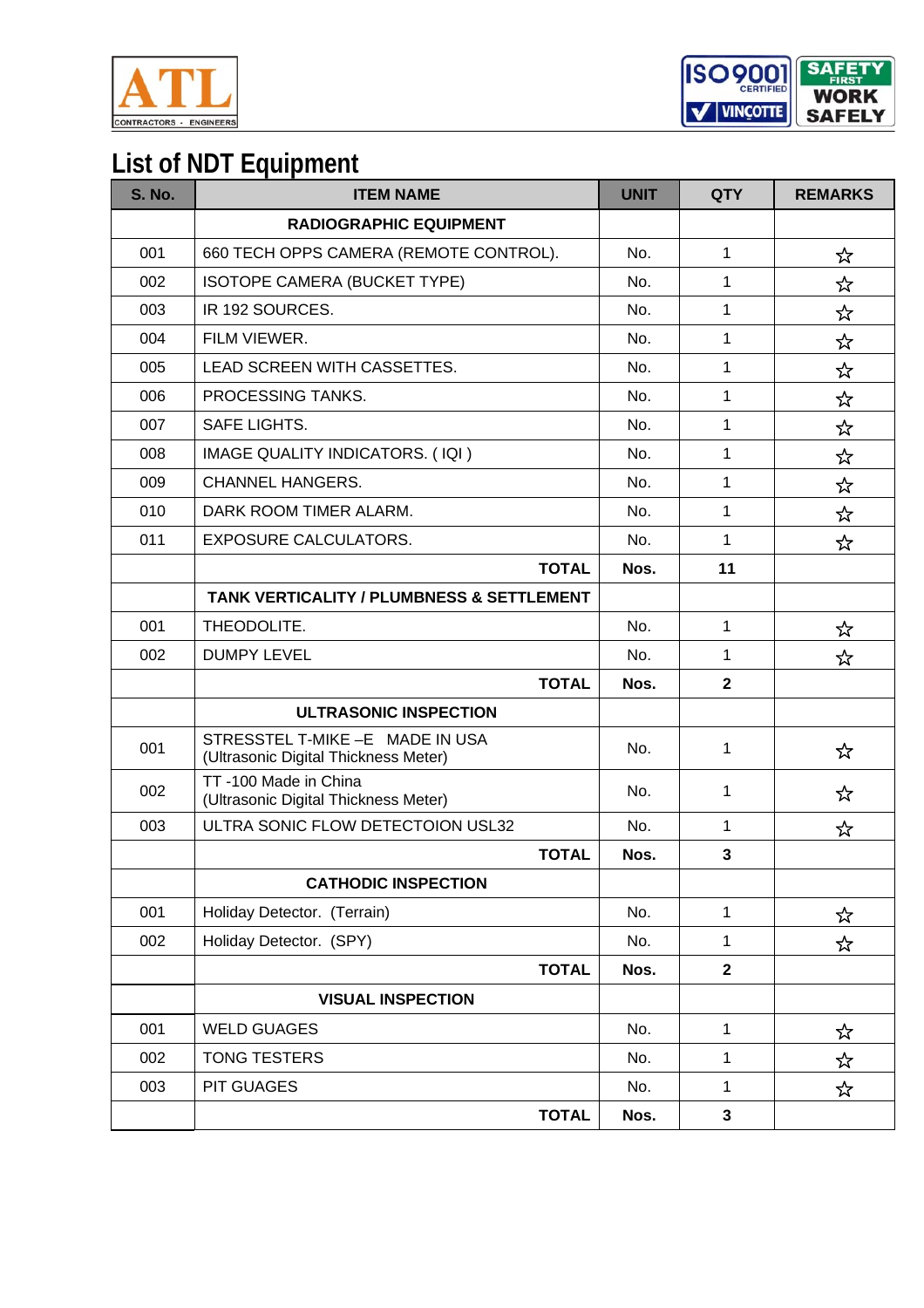



### **List of NDT Equipment**

| <b>S. No.</b> | <b>ITEM NAME</b>                                            | <b>UNIT</b>    | <b>QTY</b>   | <b>REMARKS</b> |
|---------------|-------------------------------------------------------------|----------------|--------------|----------------|
|               | <b>MAGNETIC PARTICLE INSPECTION</b>                         |                |              |                |
| 001           | M.P.I Yoke.                                                 | No             | 1            | ☆              |
| 002           | Black Light.                                                | N <sub>0</sub> | 1            | ☆              |
|               | <b>TOTAL</b>                                                | Nos.           | $\mathbf{2}$ |                |
|               | <b>SAFETY CONTROL EQUIPMENT</b>                             |                |              |                |
| 001           | Survey Meter.                                               | Nos.           | 1            | ☆              |
| 002           | Pocket Radiation Monitor.                                   | Nos.           | 1            | ☆              |
| 003           | Film badges. / Tld                                          | Nos.           | 1            | ☆              |
| 004           | Dosimeter.                                                  | Nos.           | 1            | ☆              |
| 005           | Colimater                                                   | Nos.           | 1            | ☆              |
| 006           | Dosimeter Charger                                           | Nos.           | 1            | ☆              |
| 007           | Safety Belts & Helmets'.                                    | Nos.           | 1            | ☆              |
| 008           | <b>EMERGENCY LIGHTS &amp; SIGNS.</b>                        | Nos.           | 1            | ☆              |
| 009           | <b>POWER MEGA PHONE</b>                                     | Nos.           | 1            | ☆              |
| 010           | <b>LONG TONGS</b>                                           | Nos.           | 1            | ☆              |
| 011           | LEAD BRICKS, LEAD POTS, LEAD GLOVES & LEAD<br><b>APRONS</b> | Nos.           | 1            | ☆              |
|               | <b>TOTAL</b>                                                | Nos.           | 11           |                |

 $x^2$ By Third Party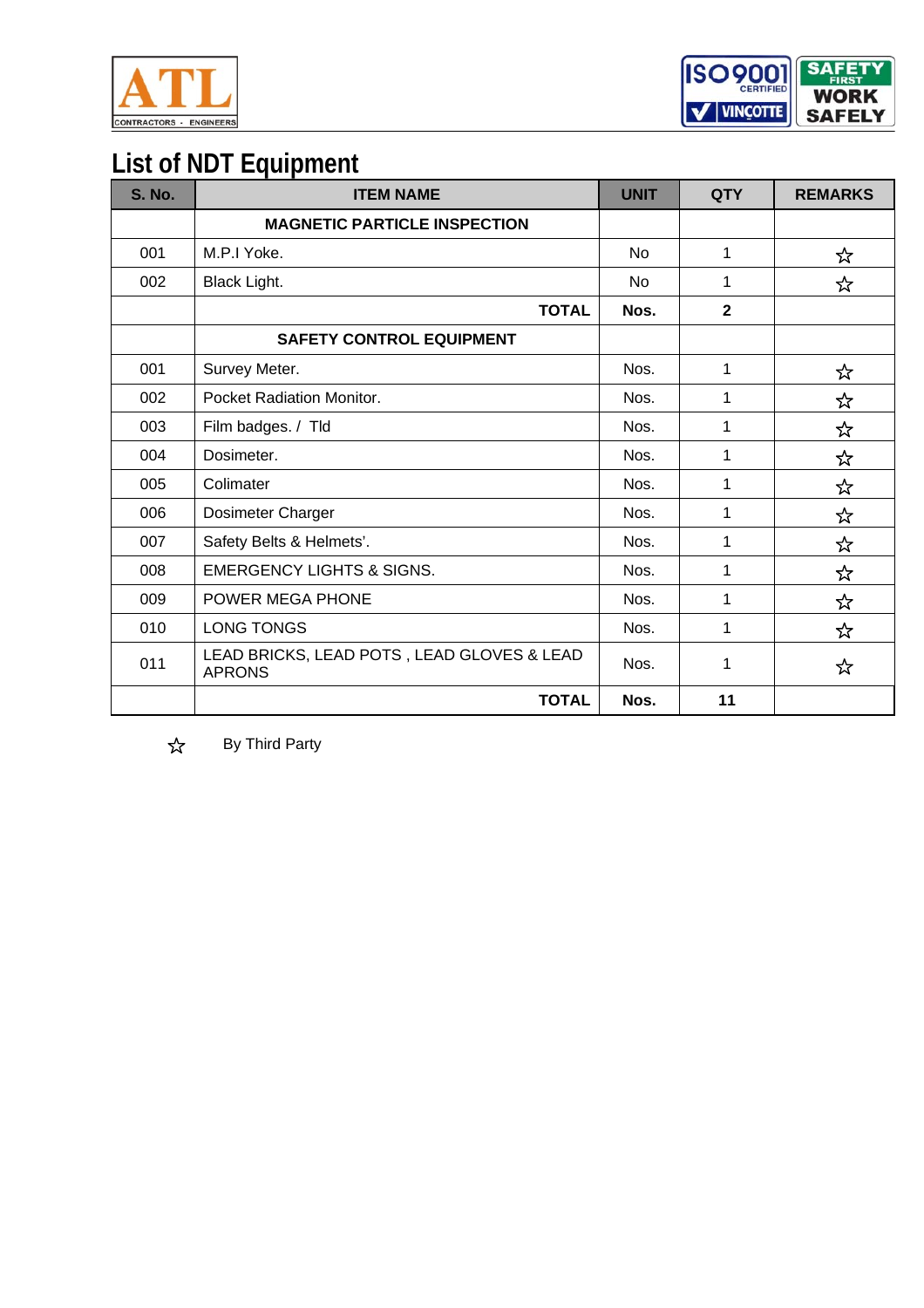



## **List of Testing Equipment**

| <b>S. No.</b> | <b>ITEM NAME</b>                                   | <b>UNIT</b> | <b>QTY</b>      | <b>REMARKS</b> |
|---------------|----------------------------------------------------|-------------|-----------------|----------------|
|               | <b>Meter</b>                                       |             |                 |                |
| 001           | Elco Meter for checking of painting thickness      | Nos.        | 10              |                |
| 002           | <b>Humidity Meter Digital</b>                      | Nos.        | 2               |                |
| 003           | Dose Meter for checked cleaning                    | Lot         | Lot             |                |
|               | <b>TOTAL</b>                                       | Nos.        | $12 \,$         |                |
|               | Gauge                                              |             |                 |                |
| 001           | Profile Gauge for checking of surface preparation. | Nos.        | 12 <sup>2</sup> |                |
| 002           | Temperature Gauge Various °C Sizes                 | Nos.        | 34              |                |
| 003           | Pressure Gauge Test Equipment Various Sizes        | Nos.        | 56              |                |
| 004           | Vacuum Gauge Various Sizes                         | Nos.        | 4               |                |
| 005           | Hardness Gauge                                     | Nos.        | 2               |                |
|               | <b>TOTAL</b>                                       | Nos.        | 46              |                |